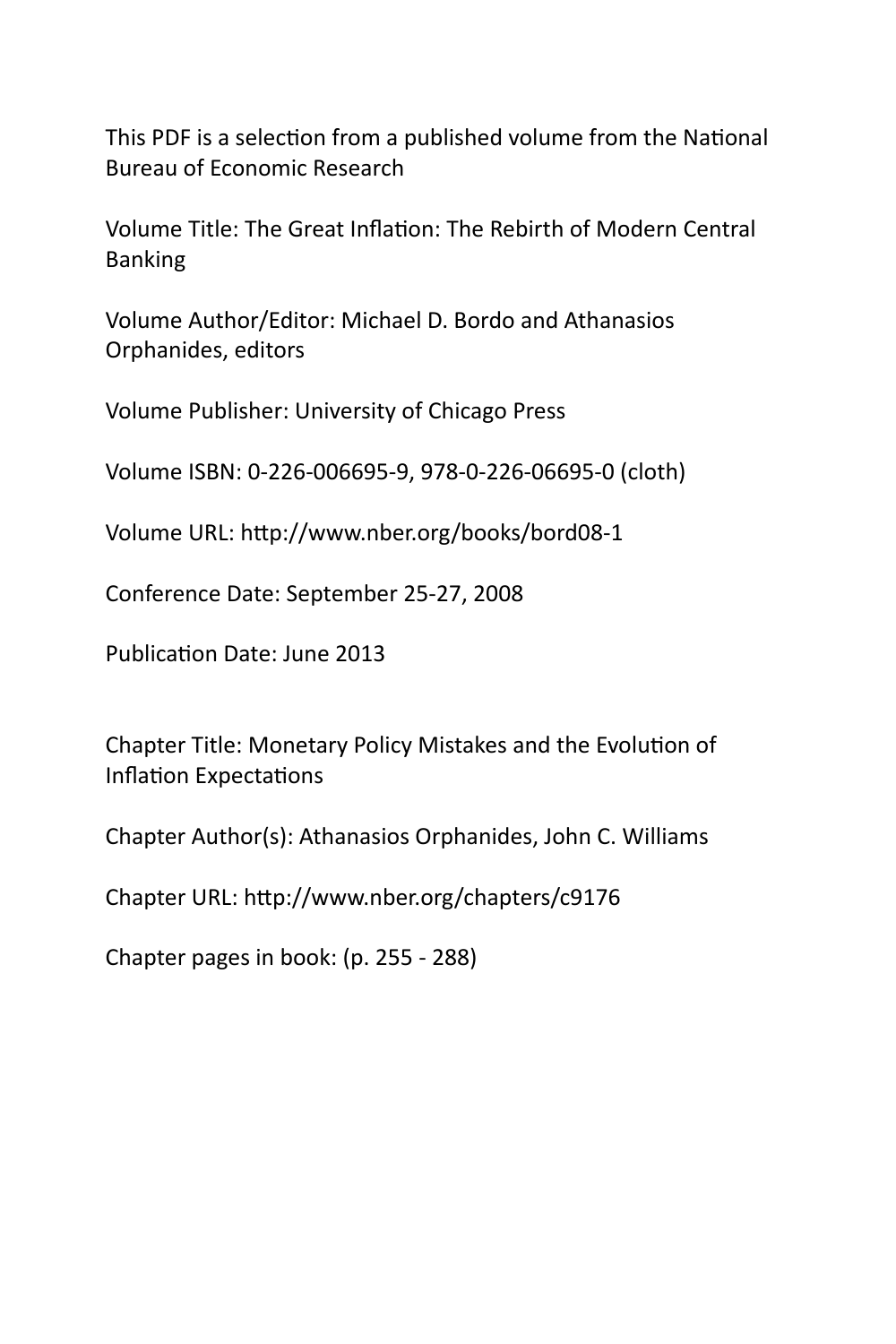Athanasios Orphanides and John C. Williams

In monetary policy central bankers have a potent means for fostering stability in the general price level. By training, if not also by temperament, they are inclined to lay great stress on price stability. . . . And yet, despite their antipathy to inflation and the powerful weapons they could yield against it, central bankers have failed so utterly in this mission in recent years. In this paradox lies the anguish of central banking. —Arthur Burns (1979, 7)

# **5.1 Introduction**

Numerous explanations have been put forward for the causes of the Great Inflation of the late 1960s and 1970s in the United States. But one explanation that may be the most worrisome for the future is that policy mistakes made by otherwise well-informed and well-intentioned policymakers, free of institutional and political constraints, were responsible for these outcomes. The epigraph quoted from the 1979 Per Jacobsson Lecture delivered by Arthur Burns shortly after the end of his tenure as chairman of the Federal Reserve exemplifies this concern. In this chapter, we provide a historical account of the Great Inflation and subsequent evolution of the economy in the United States using an estimated model with a benevolent and sophisticated policymaker. We examine how the economy would have fared if the Federal Reserve had applied modern optimal control techniques—of the type recommended by many academic researchers today—to reach its policy decisions from the middle of the 1960s on.<sup>1</sup>

Athanasios Orphanides is former governor of the Central Bank of Cyprus. John C. Williams is president and chief executive officer of the Federal Reserve Bank of San Francisco.

We thank Nick Bloom, Bob Hall, Seppo Honkapohja, Andy Levin, John Taylor, Bharat Trehan, and participants at the NBER conference on the Great Inflation and other presentations for helpful comments and suggestions. We also thank Justin Weidner for excellent research assistance. The opinions expressed are those of the authors and do not necessarily reflect the views of the Federal Reserve Bank of San Francisco or the Board of Governors of the Federal Reserve System. For acknowledgments, sources of research support, and disclosure of the authors' material financial relationships, if any, please see http://www.nber.org/chapters/c9176.ack.

1. Optimal control methods were first developed in the 1960s and have gained popularity in the academic literature during the past ten years. See Svensson and Woodford (2003); Woodford (2003); Giannoni and Woodford (2005), and Svensson and Tetlow (2005), for modern derivations and applications of optimal control techniques to monetary policy. See Levin and Williams (2003) and Orphanides and Williams (2008, 2009) for analysis of the optimal control approach to realistic degrees of uncertainty.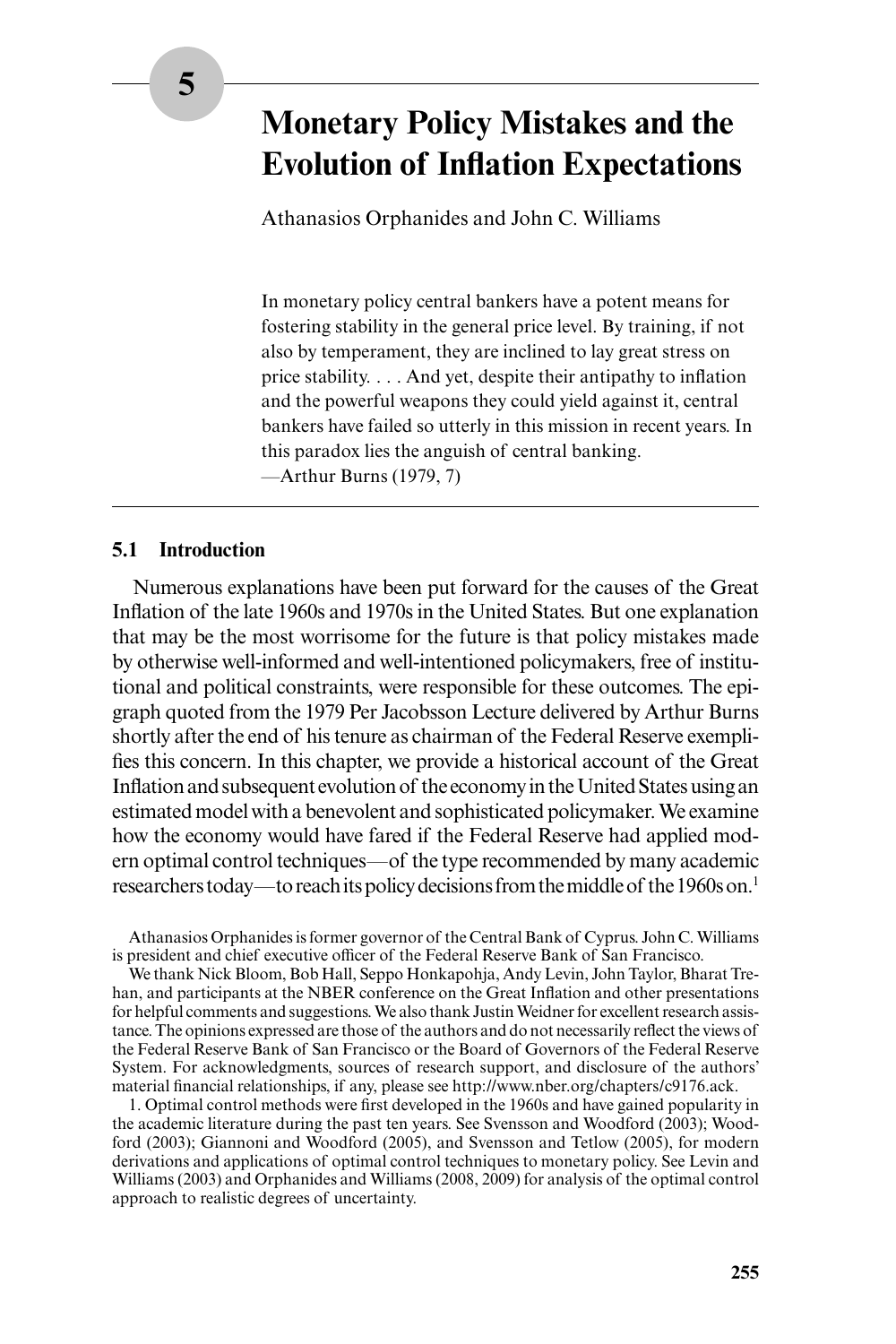We then compare the resulting simulated outcomes to those obtained under alternative monetary policy strategies designed to be robust to model misspecification.

The main thesis of this chapter is that the modern optimal control approach to monetary policy is prone to inviting policy errors that lead to instability in inflation and inflation expectations like those that occurred during the Great Inflation, while alternative robust policy strategies could have been more effective at stabilizing inflation and unemployment. Our reading of the narrative evidence highlights three critical factors that contributed to the unmooring of inflation expectations and the resulting runaway inflation of the Great Inflation. First, policymakers placed a high priority on stabilizing real economic activity relative to price stability. Second, they severely overestimated the productive capacity of the economy during the critical period of 1965 to 1975. In particular, contemporaneous measures of the unemployment rate corresponding to full employment were significantly lower than retrospective estimates. Third, they were overly confident of their understanding of the precise linkage between measures of utilization gaps and inflation. The modern optimal control approach is not designed to protect against any of these factors.

This chapter provides a "stress test" of optimal control policies and other policy strategies to see how they would have fared in times of particular macroeconomic turmoil and when the central bank faced imperfect information. The 1960s and 1970s provide an ideal laboratory for such an experiment. The US economy was buffeted by large shocks, providing severe stress to the economy, and the realized macroeconomic performance was abysmal. Our analysis is related to that of Orphanides (2002) and Orphanides and Williams (2005a), who show that a strong response to flawed measures of economic slack can help explain the very high inflation and unemployment that developed during the 1960s and 1970s and that policies that reacted less aggressively to slack would have been more effective at stabilizing both inflation and unemployment during that period. The contribution of the current chapter is to analyze the stabilization properties of optimal control policies and alternative policy approaches using counterfactual simulations of the US economy over the past several decades. In so doing, we aim to use the experiences of the past to glean lessons for the design of robust monetary policy for the future.

Our model respects the natural rate hypothesis and shares key features with modern models used for monetary policy analysis. We investigate what would have happened over history had policymakers implemented state- of- the- art optimal control methods under the assumption of rational expectations. We focus on the difficulties associated with anchoring inflation expectations when policymakers attempt to maintain a high degree of employment stability relative to price stability in an environment where the central bank has imperfect information about the economy. The esti-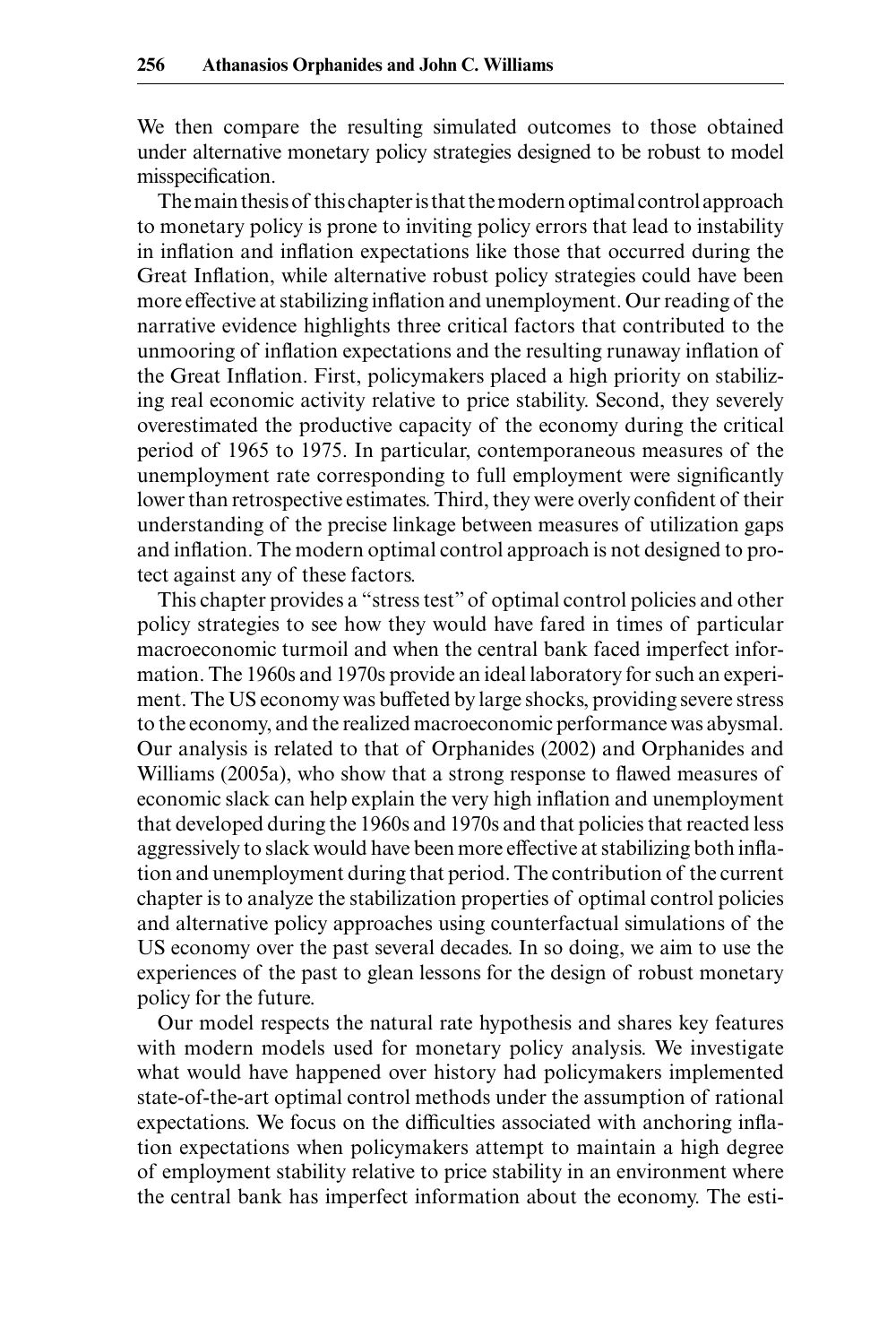mated model confirms the presence of adverse supply shocks and natural rate misperceptions during the 1970s, which caused policy to become overly expansionary. However, we find that these shocks alone cannot account for the Great Inflation experience.

Using counterfactual simulations, we show that in the absence of informational imperfections, following the optimal control policy during the 1960s and 1970s would have maintained reasonably well-anchored inflation expectations and succeeded in achieving a relatively high degree of economic and price stability. Under these assumptions, monetary policy could have offset the shocks that buffeted the economy during this period.

However, our model simulations also show that informational imperfections, such as policymakers' misperceptions of the natural rate of unemployment, significantly reduce the effectiveness of this approach to policy. The presence of imperfect knowledge amplifies the effects of the underlying shocks, and optimal control monetary policies designed assuming complete information would have failed to keep inflation expectations well anchored. Indeed, optimal control policies would have avoided the Great Inflation only if the weight given to stabilizing the real economy were relatively modest—with the best results achieved if the most weight were placed on stabilizing prices.

We also examine an alternative policy strategy that could have been more robust and avoided this experience, even in the presence of supply shocks and natural rate misperceptions. We show that such a strategy would have been very effective at stabilizing inflation and economic activity, despite the large shocks of the 1970s. A striking result is that this policy rule yields simulated outcomes close to the realized behavior of the economy during the Great Moderation starting in the mid- 1980s, suggesting that the actual practice of monetary policy during this period changed in ways that incorporated the key properties of the robust monetary policy rule.

The remainder of the chapter is organized as follows. Section 5.2 examines the narrative evidence of policymakers' views on the natural rate of unemployment and the importance of stabilizing economic activity during the 1960s and 1970s. Our model of the US economy and its estimation are described in section 5.3. Section 5.4 describes the optimal control monetary policy and its implementation in the model simulations. The models of expectations formation and the simulation methods are described in sections 5.5 and 5.6, respectively. Section 5.7 examines the performance of the optimal control policy using counterfactual model simulations. Section 5.8 analyzes the performance of a simple robust monetary policy rule, and section 5.9 concludes.

#### **5.2 A Narrative History**

In this section, we examine the narrative evidence regarding the views of policymakers regarding the natural rate of unemployment and the role of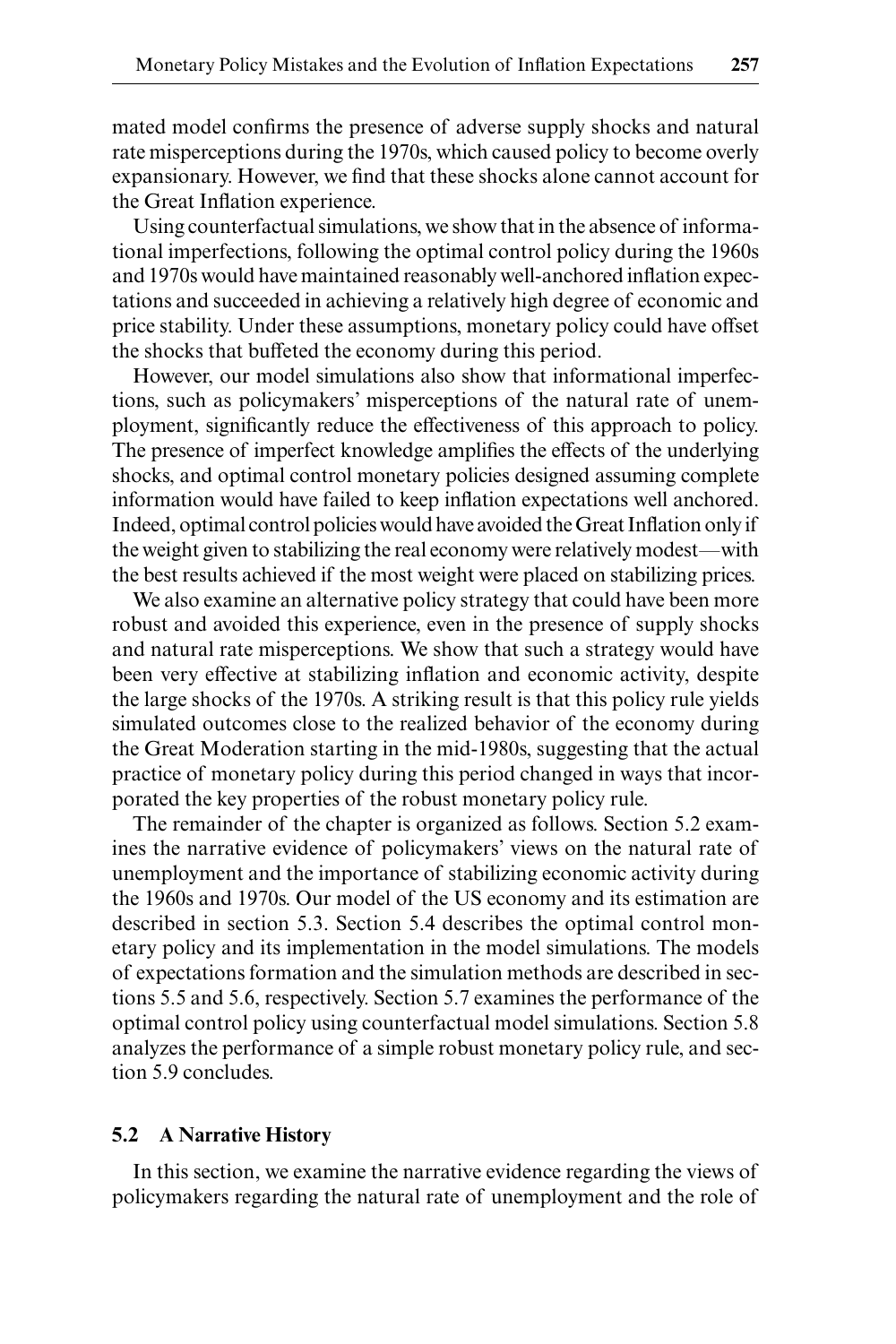stabilizing real activity at "full employment" before, during, and after the Great Inflation.<sup>2</sup> We use this narrative evidence to inform the specification of monetary policy in the model simulations reported in the subsequent sections of the chapter.

To set the stage for later events, it is useful to recall the evolution of the policy debate in the post- World War II period. In the Employment Act of 1946, Congress declared that "it is the continuing policy and responsibility of the Federal Government to use all practicable means . . . to promote maximum employment, production and purchasing power" (quoted in Council of Economic Advisers, 1966, 170).<sup>3</sup> Until the 1960s, policymakers interpreted the Employment Act of 1946 to be a broad mandate to protect price stability, that is, to promote "purchasing power" and growth and to dampen business cycle fluctuations. In congressional testimony in August 1957, for example, Federal Reserve Chairman William McChesney Martin stated that "[t]he objective of the System is always the same—to promote monetary and credit conditions that will foster sustained economic growth together with stability in the value of the dollar." To this end, he stressed the importance of price stability: "Price stability is essential to sustainable growth. Inflation fosters maladjustments" (Martin 1957, 8).

During the 1960s, an increasing number of economists argued that fiscal and monetary policy should play a more active role in managing aggregate demand with the goal of achieving and maintaining full employment. In 1961, the incoming Council of Economic Advisers (CEA) adopted what became known as the "New Economics," which was highlighted in the 1962 *Economic Report of the President* (Council of Economic Advisers 1962). The new strategy was eloquently summarized by Walter Heller, who, according to *Time,* as "Chief Economic Adviser of the Kennedy Council, presided over the birth of the New Economics as a practical policy" (*Time* 1965, 67A). Heller said:

The promise of modern economic policy, managed with an eye to maintaining prosperity, subduing inflation, and raising the quality of life, is indeed great. And although we have made no startling conceptual breakthroughs in economics in recent years, we *have,* more effectively than ever before, harnessed the existing economics—the economics that has been taught in the nation's college classrooms for some twenty years—to the purposes of prosperity, stability, and growth. (Heller 1966, 116, emphasis in the original)

<sup>2.</sup> See, Mayer (1999), Meltzer (2003), and Hetzel (2008a), among others, for detailed histories of Federal Reserve policy during this period.

<sup>3.</sup> Chapter 7 of the 1966 *Economic Report of the President* was devoted to the twenty years of experience with the act since it became law on February 20, 1946. This edition of the report, published in early 1966, provides a useful snapshot of policy thinking at the start of the Great Inflation.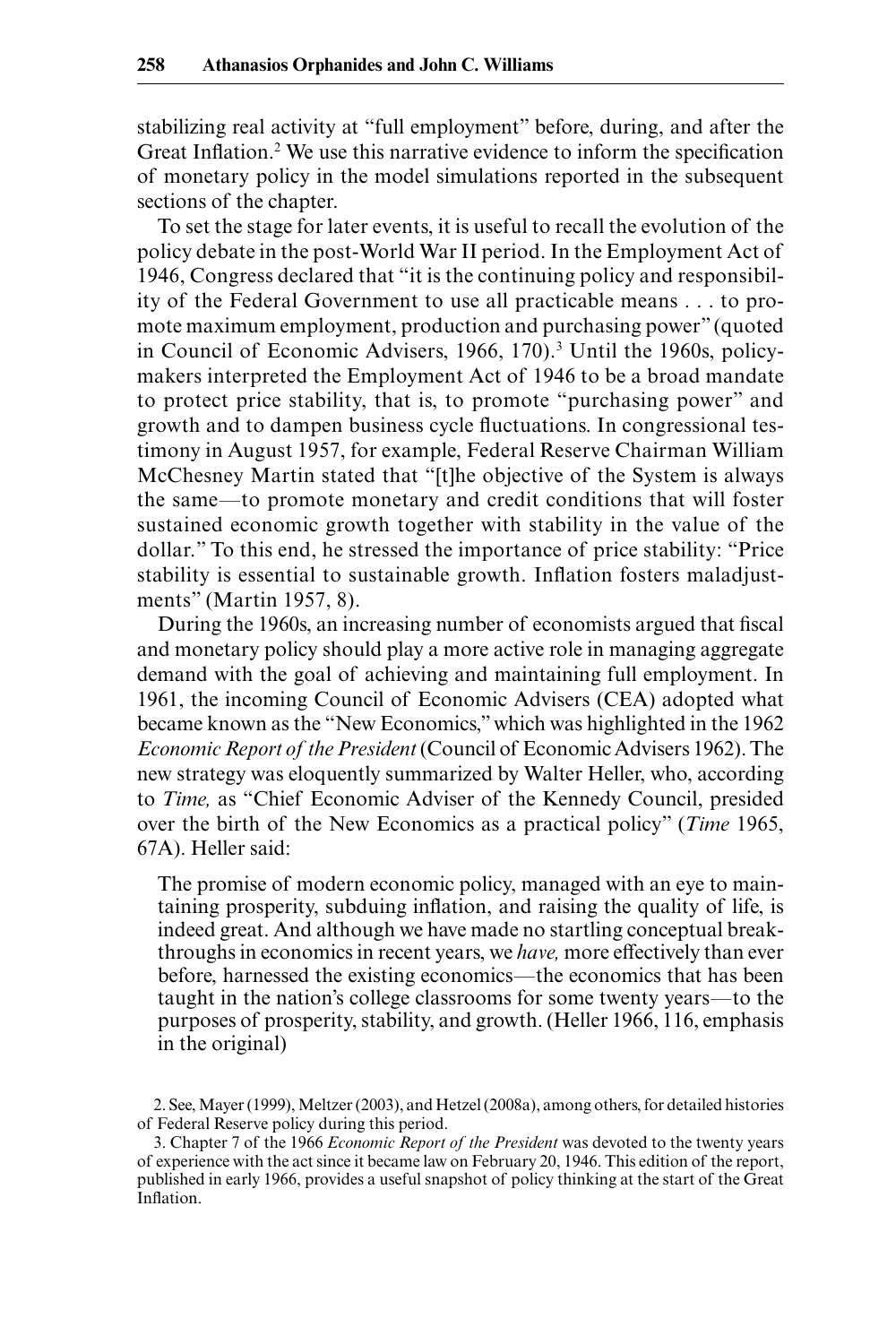A key aspect of the New Economics was a heightened focus on achieving a desired *level* of economic activity, as measured by the unemployment rate or the level of GDP, rather than the less demanding goal of economic expansion. This focus on achieving the economy's potential level of activity necessitated the measurement of potential output and the unemployment rate corresponding to full employment. Arthur Okun, chairman of the CEA in the late 1960s, later summarized the implications of the new strategy for economic policy as follows:

The revised strategy emphasized, as the standard for judging economic performance, whether the economy was living up to its potential rather than merely whether it was advancing. Ideally, total demand should be in balance with the nation's supply capabilities. When the balance is achieved, there is neither the waste of idle resources nor the strain of inflationary pressure. The nation is then actually producing its potential output. (Okun 1970, 40)

Okun explained that the New Economics reflected a "shift in emphasis" from the achievement of expansion to the realization of potential" (41) and explained how this implied greater policy activism:

[T]he focus on the gap between potential and actual output provided a new scale for the evaluation of economic performance, replacing the dichotomized business cycle standard which viewed expansion as satisfactory and recession as unsatisfactory. This new scale of evaluation, in turn, led to greater activism in economic policy: As long as the economy was not realizing its potential, improvement was needed and government had a responsibility to promote it. (41)

The shift in emphasis toward more explicit targets for employment and the level of economic activity was not intended to downplay the need to preserve price stability. The twin policy objectives of full employment and price stability were stressed repeatedly, starting with the very first study that provided the quantitative definitions of full employment that would shape policy throughout the 1960s: "The full employment goal must be understood as striving for maximum production without inflation pressure" (Okun 1962, 82).

The New Economics also emphasized the importance of monetary policy in achieving these goals. Indeed, the essence of monetary policy was seen in a rather conventional manner not inconsistent with current views. According to the 1962 *Economic Report of the President:* "The proper degree of 'tightness' or 'easiness' of monetary policy . . . depend[s] on the state of the domestic economy, on the fiscal policies of the Government, and on the international economic position. When the economy is in recession or beset by high unemployment and excess capacity, monetary policy should clearly be expansionary. . . . When demand is threatening to outrun the economy's production potential, monetary policy should be restrictive" (CEA 1962,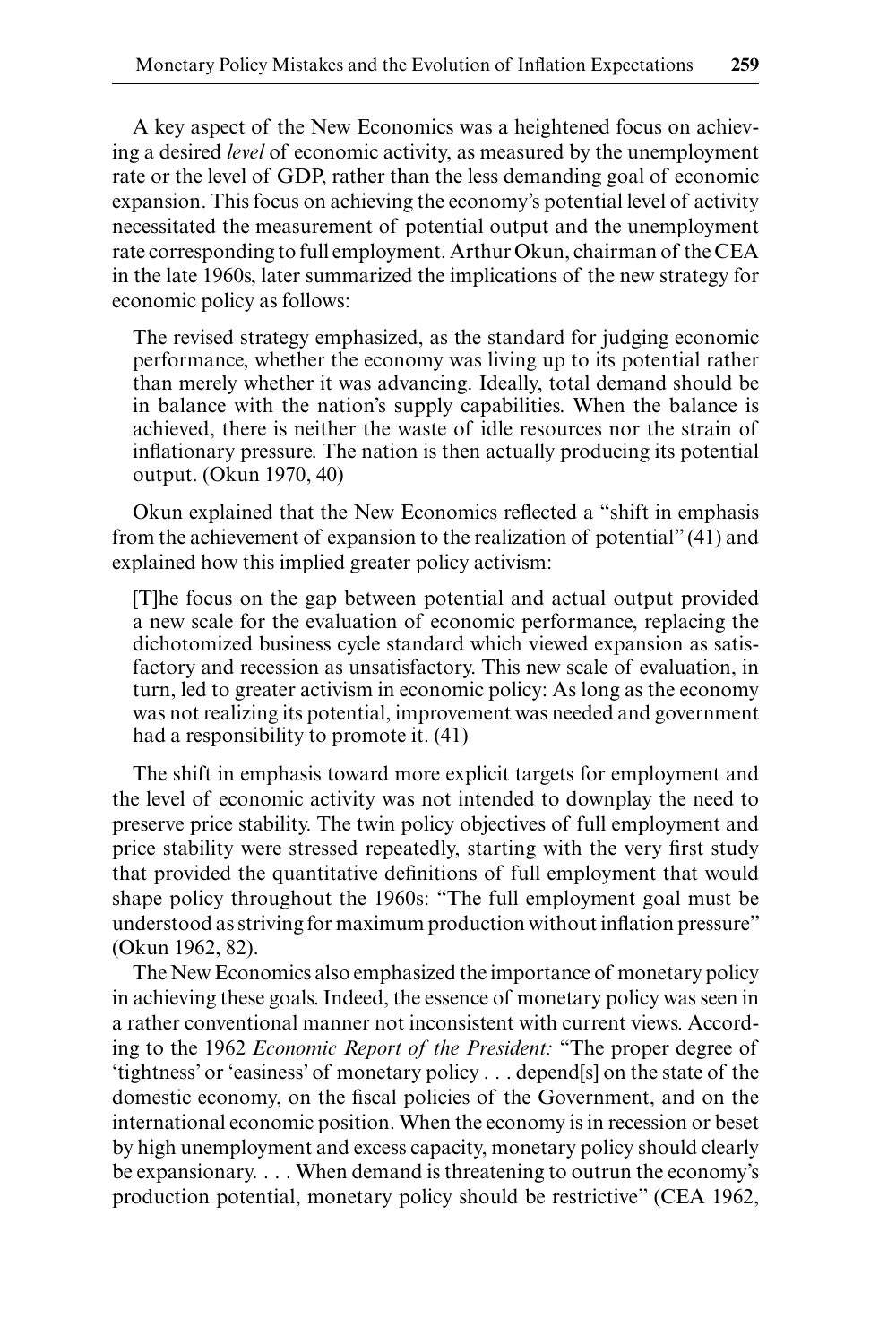85). As this quote makes clear, such a policy depends crucially on measuring the economy's capacity accurately.

The critical test for the New Economics would begin in 1965, when the economy was nearing what was perceived at the time to be full employment. The apparent success of economic policy up to that point was the topic of the cover story of the December 1965 *Time* magazine. The story noted that "[e]conomists have descended in force from their ivory towers and now sit confidently at the elbow of almost every important leader in Government and business, where they are increasingly called upon to forecast, plan and decide" (65). Indeed, Okun later remarked, "The high- water mark of the economists' prestige in Washington was probably reached late in 1965" (1970, 59).

Although the New Economics held sway at the CEA and at many academic institutions, Federal Reserve Chairman Martin remained skeptical that policymakers would ever possess the precise knowledge of the economy demanded by the policies of the New Economics. Although Martin's attitude was interpreted by some as a mistrust of economists, it would be more accurate to describe his views as reflecting a mistrust of the fine-tuning approach advocated by some economists who were gaining influence at the time. As Sherman Maisel, an economist who joined the Board of Governors in 1965, later recounted: "The press frequently reported Martin's dismay over the number of economists appointed to the Board. He felt that the economy was too complex to explain in detail; intuition would be lost and false leads followed if too much stress were put on measurement" (Maisel 1973, 114). Nonetheless, by 1965, the center of gravity at the Federal Reserve was shifting away from what we would describe as Martin's robust policy approach toward a fine-tuning approach that sought to achieve a quantitative full-employment goal as well as price stability.

By July 1965 the unemployment rate had fallen to about 4.5 percent and the balance of payments was deteriorating. Martin believed that policy needed to be tightened to restrain inflationary pressures. During the second half of 1965, he attempted to forge a consensus at the Federal Reserve toward policy tightening. But the Council of Economic Advisers and like-minded economists at the Federal Reserve argued against such a preemptive move. In their view, a 4 percent unemployment rate corresponded to full employment. Therefore, the economy was operating below its full-employment level and inflationary pressures were unlikely to emerge.<sup>4</sup>

4. The CEA (1962) put the unemployment rate corresponding to full employment at 4 percent. The 1962 *Economic Report of the President* indicated that "in the existing economic circumstances, an unemployment rate of about 4 percent is a reasonable and prudent full employment target for stabilization policy" (46). Although this goal of a 4 percent unemployment rate may appear overly ambitious in retrospect, it did not appear so at the time. Indeed, many considered the 4 percent goal for the unemployment rate insufficiently ambitious. For them, 4 percent was seen to be an interim goal, with the ultimate objective being even lower unemployment.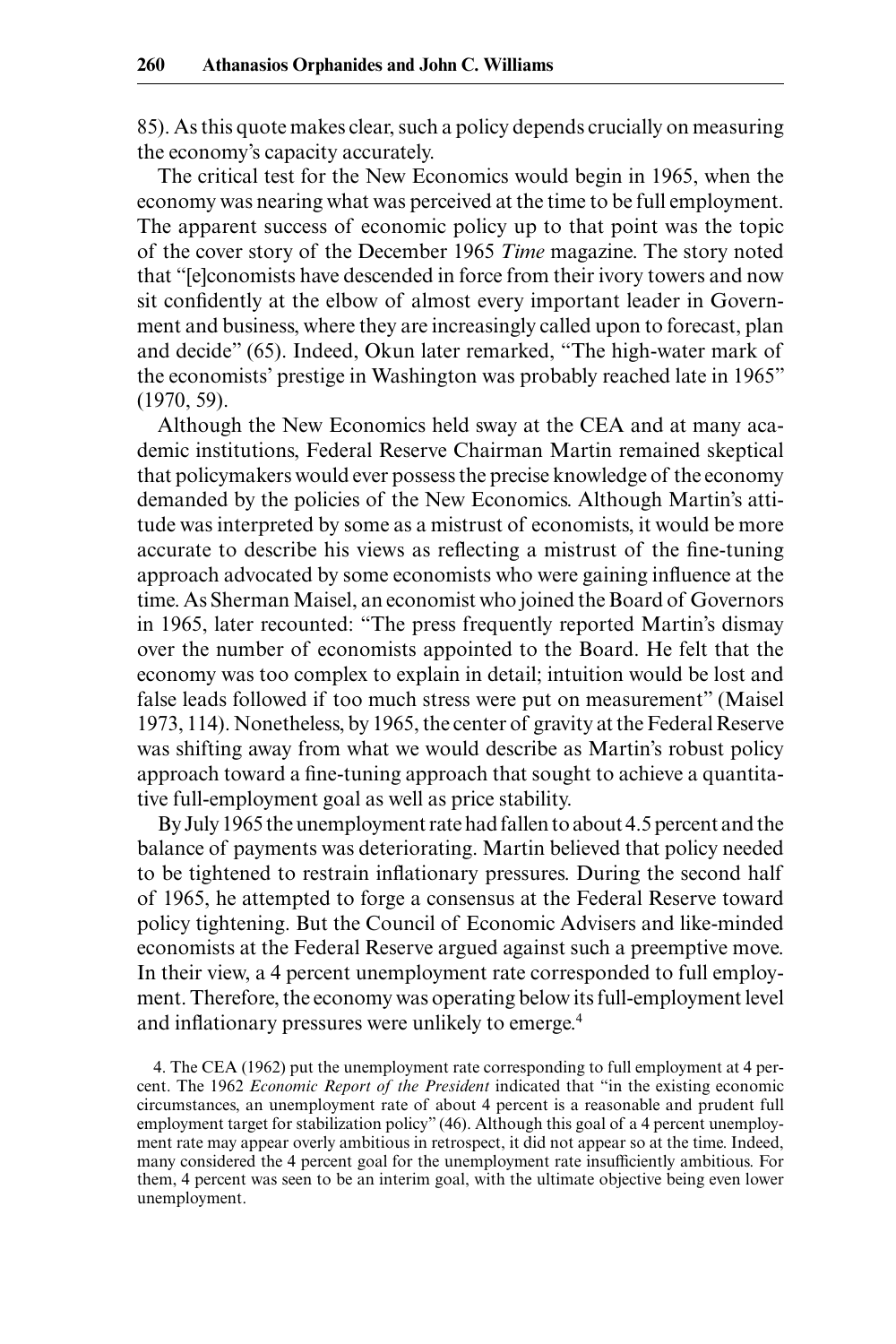Martin postponed proposing a policy tightening until December 1965, when, despite significant opposition from members of the Board of Governors, he felt it was no longer prudent to wait. On December 3, 1965, the Federal Reserve Board increased the discount rate from 4.0 to 4.5 percent, with four members of the board voting in favor of and three voting against the rate hike. The published announcement explained: "With slack in manpower and productive capacity now reduced to narrow proportions, with the economy closer to full potential than at any time in nearly a decade . . . it was felt that excessive additions to money and credit availability in an effort to hold present levels of interest rates would spill over into further price increases. Such price rises would endanger the sustainable nature of the present business expansion" (Board of Governors of the Federal Reserve System 1965, 1,668). Governors Robertson, Mitchell, and Maisel dissented from the discount rate action "on the ground that it was at least premature in the absence of more compelling evidence of inflationary dangers" (Board of Governors of the Federal Reserve System 1965, 1,668).

In remarks that were delivered a few days later, on December 8, Chairman Martin had an opportunity to explain his reasoning for the rate hike:

The Federal Reserve, in all its actions, aims always at the same goal: to help the economy move forward at the fastest sustainable pace. We reach our destination most rapidly as well as more assuredly when we travel at maximum *safe* speed—and this speed cannot be the same under all conditions and at all times. . . .

To me, the effective time to act against inflationary pressures is when they are in the development stage—before they have become full- blown and the damage has been done. Precautionary measures are more likely to be effective than remedial action: the old proverb that an ounce of prevention is worth a pound of cure applies to monetary policy as well as to anything else. . . .

[S]o long as inflation is merely a threat rather than a reality, it is enough to prevent the pace of economic expansion from accelerating dangerously. But once that pace has become unsustainably fast, then it becomes necessary to reduce the speed, and once such a reduction is started, there is no assurance it can be stopped in time to avoid an actual downswing. (Martin 1965, emphasis in original)

The discount rate increase prompted a bruising congressional hearing the following week, on December 13–14, 1965. The hearing, "Recent Federal Reserve Action and Economic Policy Coordination" (US Congress 1966) served as a forum for criticizing Chairman Martin for tightening policy. It provides an invaluable glimpse into the policy debate at the time and highlights the crucial role that perceptions about full employment had acquired. Martin represented the majority view and Governors Mitchell and Maisel, who opposed the tightening, represented the dissenting view at the hearing on December 13, 1965. At the hearing, it was confirmed that a crucial reason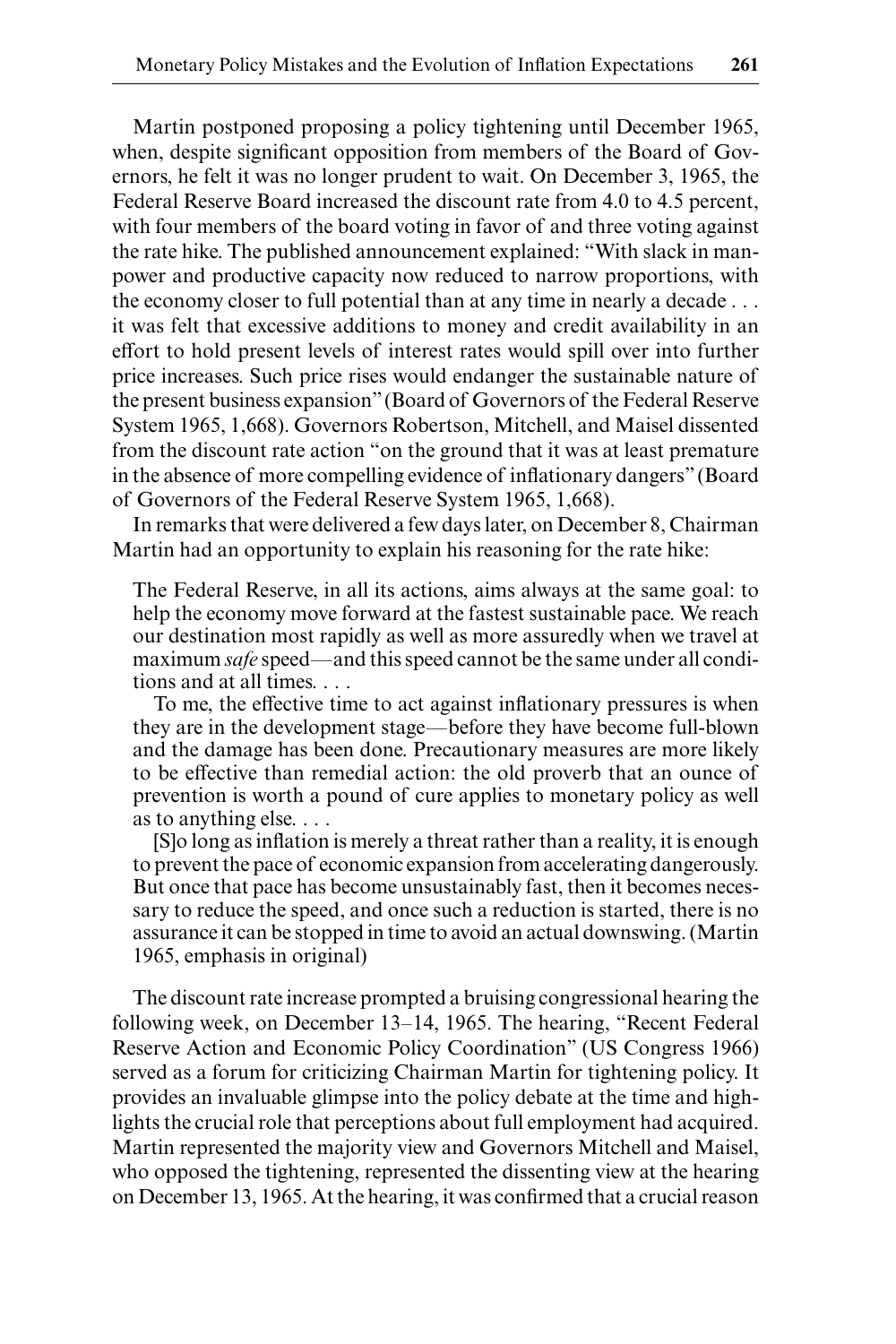for the disagreement on the tightening was a disagreement about the risks to the inflation outlook. Furthermore, details emerged as to the assessments of the chairman and dissenting members of the board regarding what constituted full employment.

The discussion centered on whether a 4 percent unemployment rate was the appropriate definition of full employment. Martin remarked, "As long as unemployment of manpower and plant capacity was greater than could be considered acceptable or normal, we had every reason to lean on the side of monetary stimulus." Senator Jacob Javits asked, "Do you consider a 4 percent unemployment acceptable and normal and is that the basis for your decision?" (US Congress 1966, 116). Noting that this is a long- standing debate among experts, Martin replied that, although the Federal Reserve Board would want "as low a level as it is possible to have," he did not know what the right level ought to be. Responding to subsequent questions he added, "We [the Board of Governors] have never addressed ourselves to a definitive discussion of the 3 or 4 or 5 percent." But he admitted that in making the policy decision the board deemed that "we were approaching a state of full employment" (116–17). The unemployment rate had fallen to 4.2 percent in November 1965.

Those arguing against a policy tightening pointed to the fact that unemployment was still above 4 percent and therefore inflationary pressures should be absent, despite the fact that inflation, as measured by the Consumer Price Index, had been edging up for some time. In his prepared statement at the hearing, Governor Mitchell explained that the challenge to policy at the end of 1965 was to "ease the economy onto a steady growth path at full employment," adding, "I believe this can be done with reasonably stable prices" (US Congress 1966, 21). But, with the unemployment rate exceeding 4 percent, he disagreed that a policy tightening was necessary. "[T]he evidence on prices does not, in my view, now call for more monetary restraint than is already being applied" (22). The crux of his argument evolved around the definition of full employment: "Those who regard 4 percent unemployment . . . as the approximate total of the frictionally unemployed . . . may feel that we have achieved our employment goals and that any further progress in reducing unemployment cannot come from aggregate demand. . . . I am not yet ready to agree that there is no further room for compression of the unemployment rate" (22–23).

Indeed, Governor Maisel argued that 4 percent may have been too high a target for the unemployment rate. He explained that he disagreed with the policy decision because he felt that policy tightening was premature. In his prepared remarks, he noted, "Raising the discount rate would be interpreted as a view by the Board that because full employment increases inflationary problems, restrictive monetary policy must be invoked at its mere approach" (31). Asked about his views on full employment, in the light of the various efforts to reduce frictional unemployment he replied, "My assumption is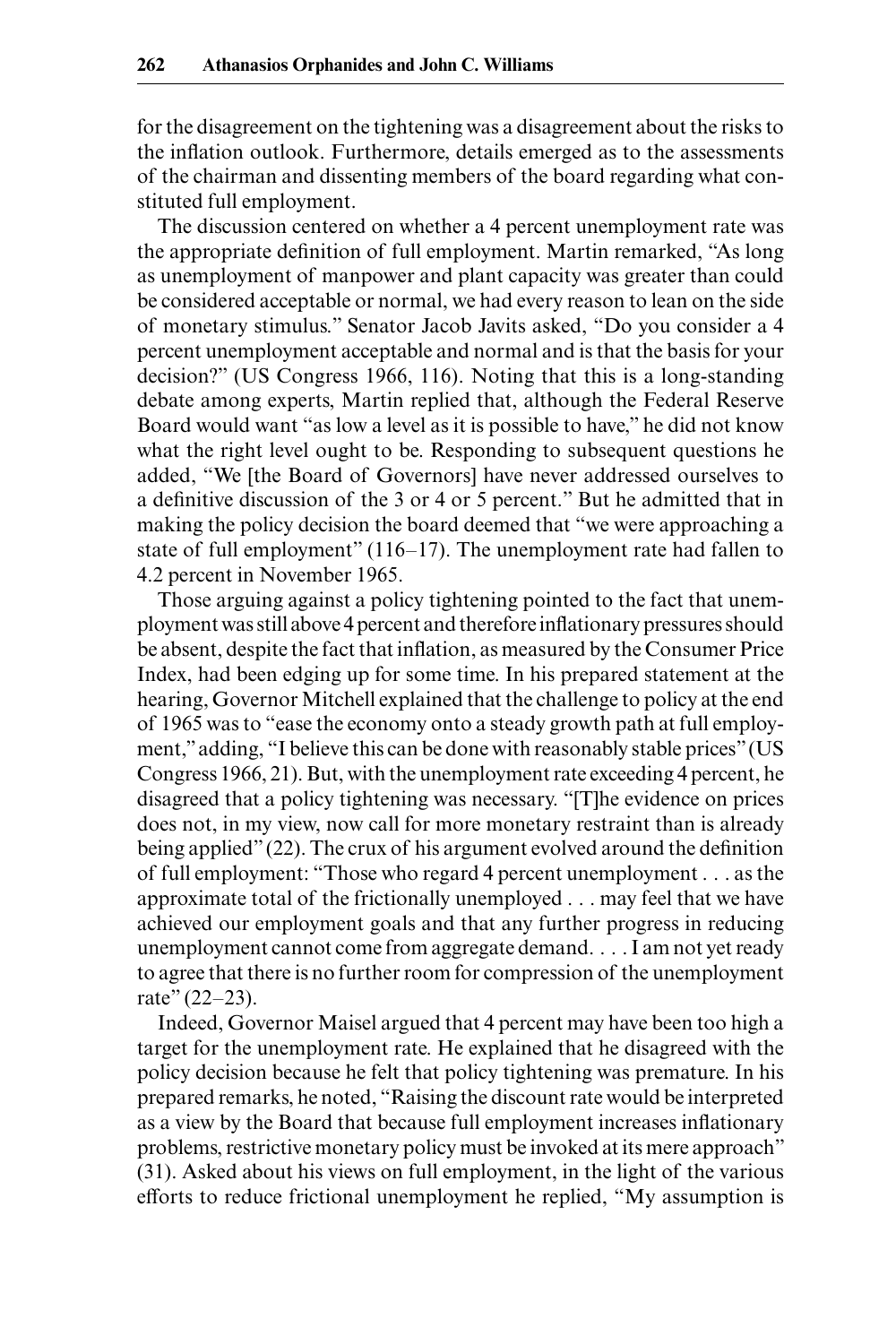that the retraining enables us to say that 4 percent unemployment was only an interim goal.  $\ldots$  As a result 4 percent might have been a proper goal five years ago. . . . Now we need to think of these retraining programs you have cited and see what our present goal should be. Should it be 3 percent or what?" (181). The view that the interim goal for unemployment could perhaps be adjusted downwards was also shared by the Council of Economic Advisers. As noted in the *Economic Report of the President* published in early 1966, "The unemployment rate has now virtually reached the interim target and is projected to fall below 4 percent in 1966. There is strong evidence that the conditions originally set for lowering the target are in fact being met, and that the economy can operate efficiently at lower unemployment rates" (CEA 1966, 75).

This debate centered on estimates of the unemployment rate consistent with price stability and the proper policy response to movements in inflation and unemployment. Importantly, the participants did not possess fundamentally divergent views of the inflation process. Indeed, both sides used a relatively conventional understanding of the process of inflation and the effect of "gaps" on inflation. In particular, policymakers clearly believed that they had the power to control inflation through monetary policy. The 1966 *Economic Report of the President* provides a view of inflation that relates well to models used today:

As a first approximation, the classical law of supply and demand leads one to expect that the change in the price level will depend mainly on the size of the gap between capacity and actual output. The more production falls short of potential—i.e., the greater is excess productive capacity—the further prices should drop. Conversely, when demand outruns aggregate supply, the imbalance should raise prices. . . .

Expectations and attitudes also affect price changes. An economy accustomed to price stability is less vulnerable to inflation." (CEA 1966, 63–65)

Note the explicit recognition of the role of expectations in the determination of inflation. $5$ 

Even when inflation got noticeably higher in the second half of the 1960s, the mistaken belief that the full-employment unemployment rate was very low continued to distort policy decisions, exacerbating inflationary pres-

5. To be sure, there are differences between the reasoning in the 1960s and modern models. One important difference is that the models of the New Economics era typically implied a long-term trade-off between inflation and unemployment, whereas modern models such as ours typically respect the natural rate hypothesis. But this difference is not key for explaining the Great Inflation in our view. As explained by Modigliani and Papademos (1975), in both types of models, there exists a rate of unemployment (the nonaccelerating inflation rate of unemployment, or NAIRU) that is consistent with the policymaker's definition of reasonable price stability. In our model, this corresponds to the natural rate of unemployment. What is critical is that in both types of models, misperceptions about the NAIRU (or natural rate) have inflationary consequences under the optimal control approach to policy.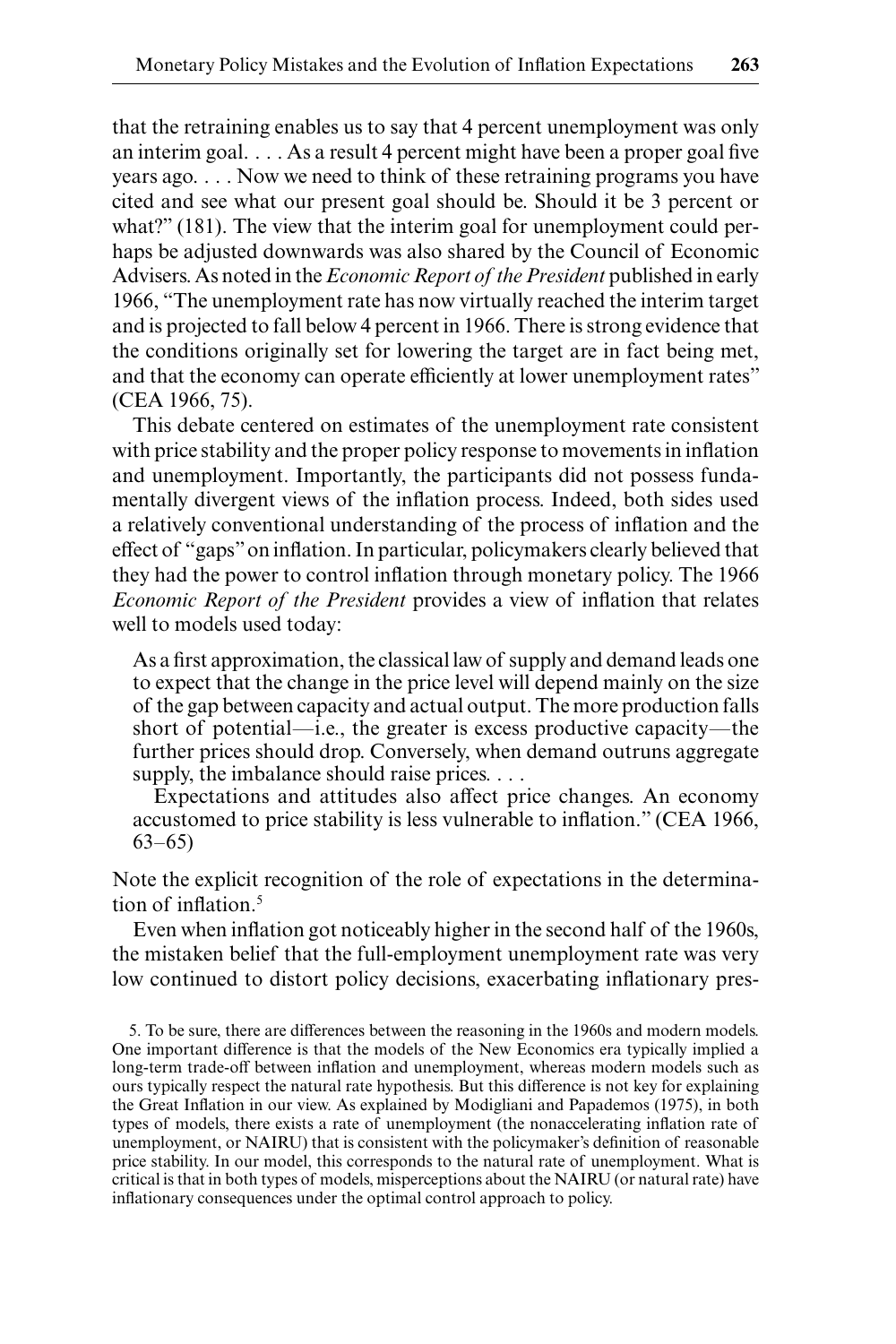sures. Although the rise in inflation during 1966 and thereafter vindicated Martin's position, this evidence proved insufficient to stem the tide toward greater fine-tuning with an emphasis on achieving what was believed to be full employment. Later, Herbert Stein went so far as to call the belief that the natural rate of unemployment was 4 percent "the most serious error of the Nixon CEA" (Stein 1996, 19). As he explained, "fascinated by the idea of "the natural rate of unemployment," which we thought to be 4 percent, we thought it necessary only to let the unemployment rate rise slightly above that to hold down inflation"  $(19–20)$ . The resulting policy actions would have been the "optimum feasible path," except that they built upon a fatally flawed view of the productive capacity of the economy. Instead of restoring stability, they led to further increases in inflation.

The inflation rate rose from below 2 percent in the early 1960s to over 5 percent by 1970. Figure 5.1 shows the four-quarter average of the US inflation rate, measured by the GDP price deflator, from 1955 to 2003. (Note that throughout this chapter, unless otherwise indicated, the figures show the four-quarter moving average of the inflation rate to reduce the visual clutter caused by quarterly volatility in this series.) For comparison, the horizontal line shows the 2 percent inflation target that we assume reflects the policymaker's price stability objective for our counterfactual simulations reported in later sections. The inflation rate was around this level before the Great Inflation and returned once again to this level in the last decade



**Fig. 5.1 The Great Inflation**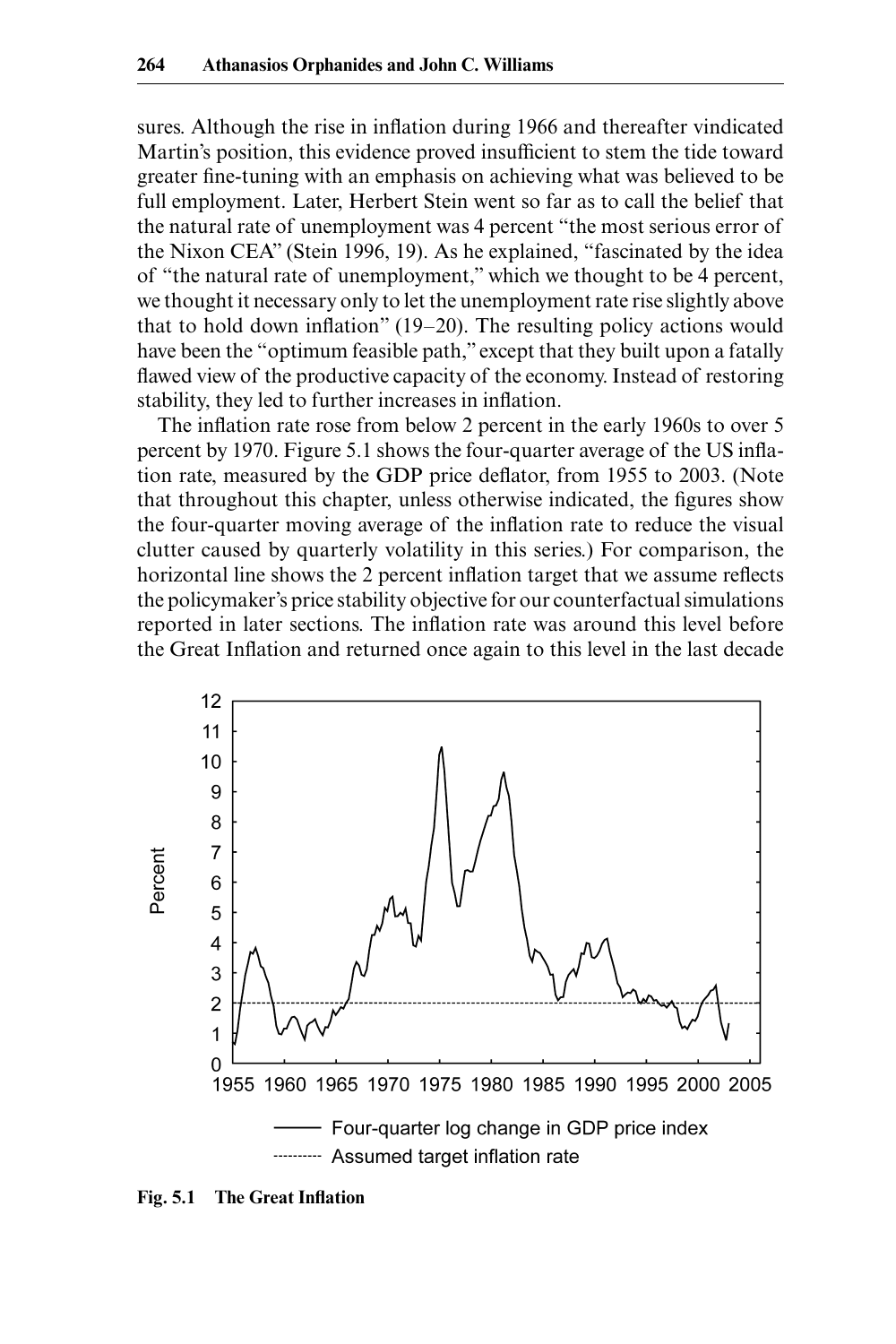of our sample. Inflation expectations became unmoored during the Great Inflation (see Levin and Taylor [this volume] for further discussion of the evidence on inflation expectations) and only in the 1990s did they become anchored again. By the beginning of the 1980s, survey measures of long-run inflation expectations had risen to over 8 percent.

Under Arthur Burns, who became Fed chairman in 1970, the Federal Reserve continued the activist bent with even greater force (Hetzel 1998; Orphanides 2003). The high degree of confidence that economists had regarding their ability to measure the capacity of the economy and to gauge inflationary pressures is nicely illustrated by the staff briefing to the Board of Governors from August 1970 presented by John Charles Partee (who become a governor in 1976): "there is substantial underutilization of resources, as evidenced by a 5 percent unemployment rate and an operating rate in manufacturing estimated at well under 80 percent of capacity. In these circumstances, there is virtually no risk that economic recovery over the year ahead would add to the inflationary problem through stimulation of excess—or even robust—demand in product or labor markets" (Board of Governors 1970, 19).

In his "Anguish" lecture (1979), Burns admitted that the Federal Reserve was slow to recognize the upward drift in the natural rate of unemployment, thus adding to inflation (Burns 1979). Figure 5.2 plots real-time estimates of the natural rate of unemployment and a retrospective measure of the natural



**Fig. 5.2 Estimates of the natural rate of unemployment**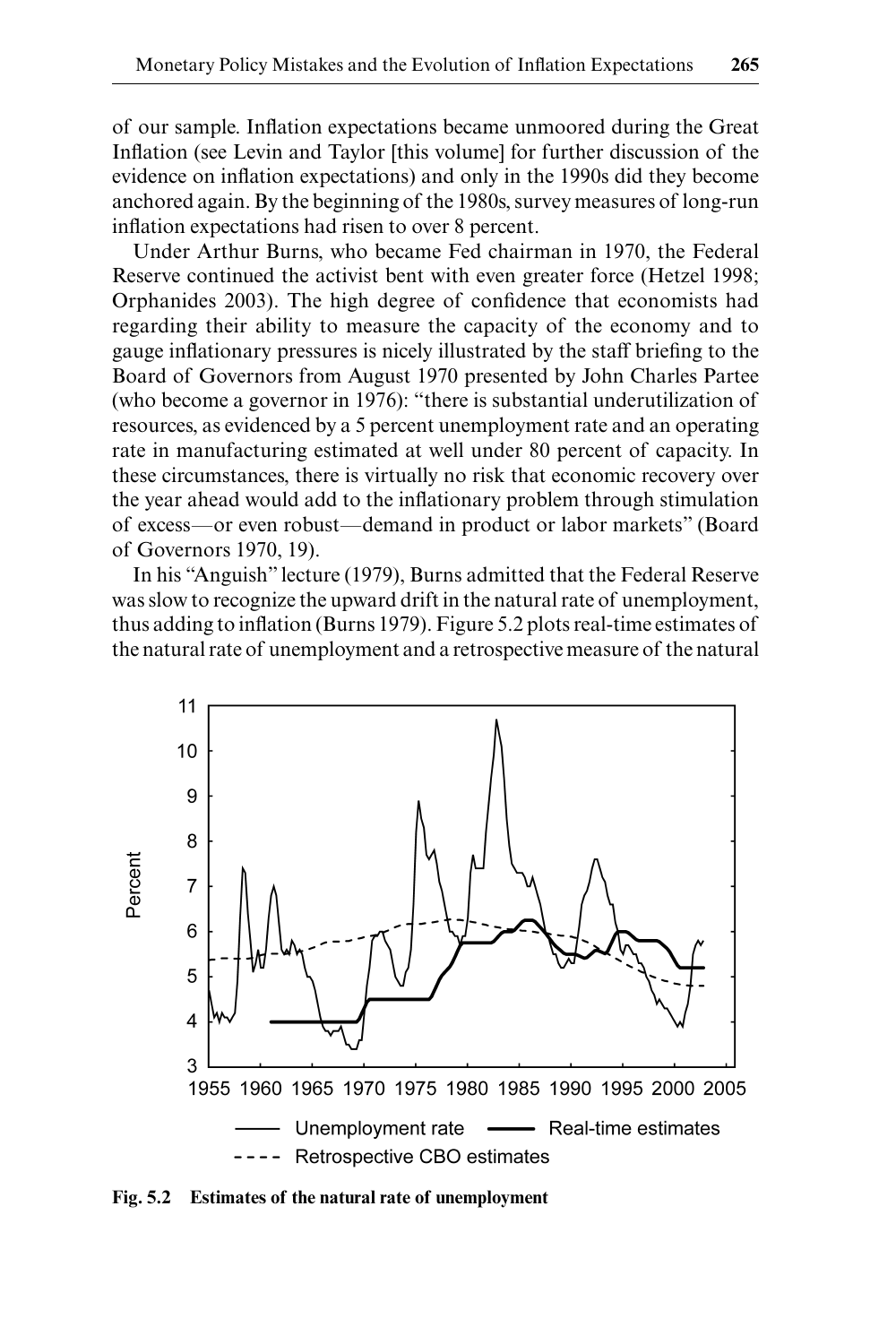rate equal to the Congressional Budget Office (CBO) estimates available at the time that this chapter was written. The actual unemployment rate is plotted as well. The real- time series for the natural rate is taken from Orphanides and Williams (2005a), extended to include more recent data. These real- time estimates were constructed drawing on a number of sources (see Orphanides and Williams [2002] for details). As seen in the figure, differences between real- time estimates of the natural rate of unemployment and current retrospective estimates were especially large and persistent during the second half of the 1960s and the 1970s. The mean absolute difference between the real- time and current estimates was 1.2 percentage points over this period. But such natural rate "misperceptions" are not merely a historical curiosity, with the mean absolute difference between the two measures equaling 0.6 percentage points over the period of 1980 to 2003.<sup>6</sup>

The overly optimistic estimates of the economy's capacity was of particular importance in light of the high value placed on achieving full employment relative to price stability. Despite the upward trend in inflation since 1965, the Federal Reserve remained focused on stabilizing real activity, with the hope that inflationary pressures would subside. At the May 1975 meeting of the Federal Open Market Committee (FOMC), the board staff argued that "there is such a large amount of slack in the economy now that real growth would have to exceed our projection by a wide margin, and for an extended period, before excess aggregate demand once again emerged as a significant problem" (Board of Governors of the Federal Reserve 1975, 26). Furthermore, "[s]imulations using the econometric model suggested that a considerably faster rate of expansion could be stimulated without having a significant effect on the rate of increase in prices—that a considerably more rapid rate of increase in real GNP would still be consistent with a further winding down of inflationary pressures"  $(27)$ . The inflation rate in fact did come down from its 1975 peak of about 10 percent over the next few years, but bottomed out above 5 percent, well in excess of conventional views of price stability.

Monetary policy moved away from the policy activism of the earlier period and toward an approach focused more on inflation stabilization only after Paul Volcker became chairman in 1979. Volcker eschewed the finetuning approach and concentrated instead on the goal of price stability, seeing this as the only way to effectively reanchor inflation expectations and restore broader stability to the economy (Goodfriend and King 2005; Hetzel 2008b; Lindsey, Orphanides, and Rasche 2005; Orphanides and Williams 2005a). He explained his rationale in his first Humphrey-Hawkins testimony on February 19, 1980.

<sup>6.</sup> Note that this measure of natural rate misperceptions does not take into account uncertainty regarding the CBO's estimates of the natural rate. Instead, it merely measures changes in the estimates that reflect changes in methodology and the effects of new data.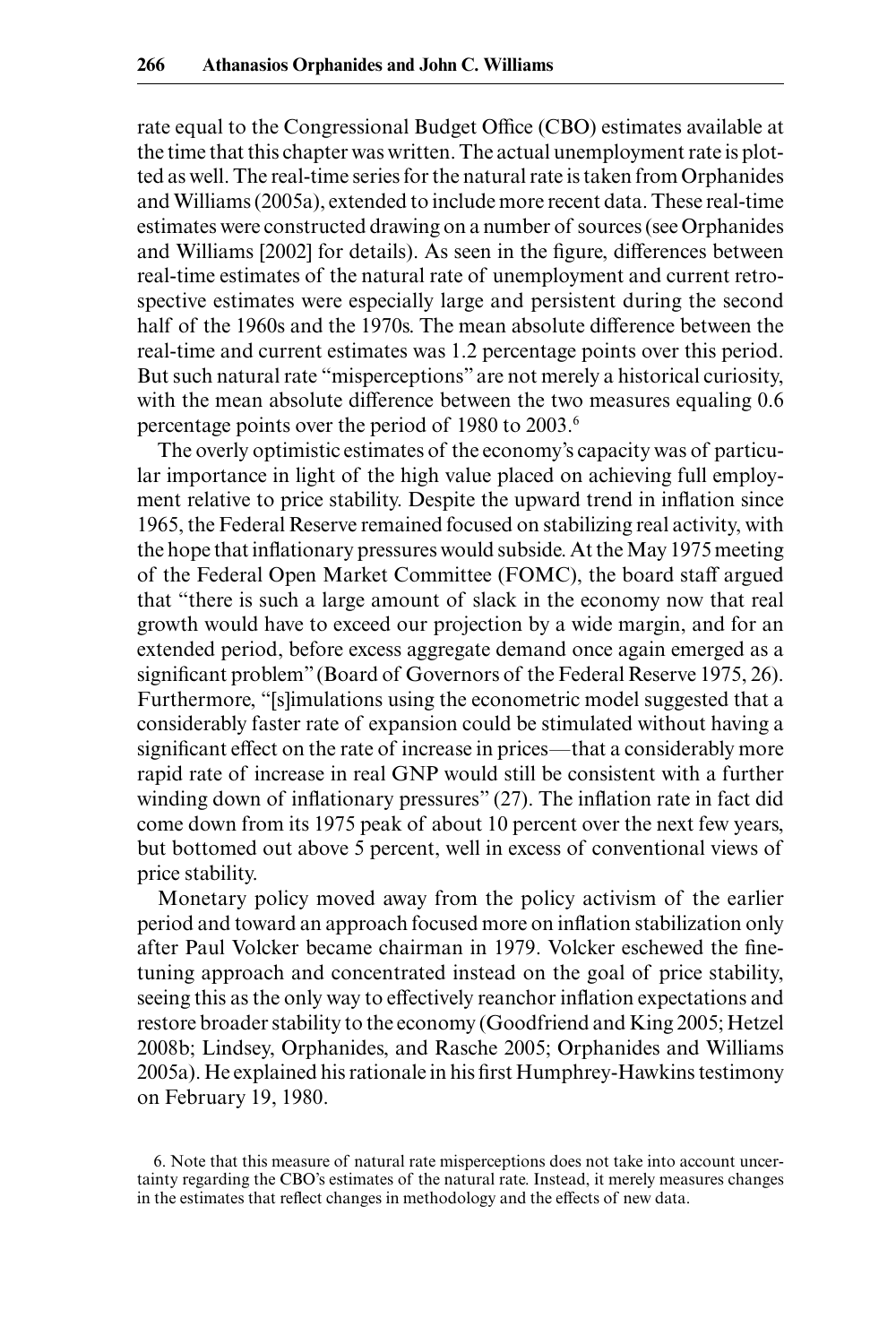In the past, at critical junctures for economic stabilization policy, we have usually been more preoccupied with the possibility of near- term weakness in economic activity or other objectives than with the implications of our actions for future inflation. To some degree, that has been true even during the long period of expansion since 1975. As a consequence, fiscal and monetary policies alike too often have been prematurely or excessively stimulative or insufficiently restrictive. The result has been our now chronic inflationary problem, with a growing conviction on the part of many that this process is likely to continue. Anticipations of higher prices themselves help speed the inflationary process.  $\dots$ 

The broad objective of policy must be to break that ominous pattern. That is why dealing with inflation has properly been elevated to a position of high national priority. Success will require that policy be consistently and persistently oriented to that end. Vacillation and procrastination, out of fears of recession or otherwise, would run grave risks. Amid the present uncertainties, stimulative policies could well be misdirected in the short run. More importantly, far from assuring more growth over time, by aggravating the inflationary process and psychology, they would threaten more instability and unemployment. (Volcker 1980, 2–3)

#### **5.3 An Estimated Model of the US Economy**

We now turn to the evaluation of alternative monetary policy strategies. We use counterfactual simulations of the estimated quarterly model of the US economy described in Orphanides and Williams (2008). The specification of the model is motivated by the recent literature on micro- founded models incorporating some inertia in inflation and output (see Woodford [2003] for a fuller discussion). The main difference from other monetary policy models is that the unemployment gap is substituted for the output gap in the model to facilitate estimation using real- time data. The two concepts are closely related in practice by Okun's law, and the key properties of the model are largely unaffected by this choice.

## 5.3.1 The Model

The structural model consists of two equations that describe the behavior of the unemployment rate and the inflation rate and equations describing the time- series properties of the exogenous shocks. To close the model, the short- term interest rate is set by the central bank, as described in the next section.

The "IS curve" equation is motivated by the Euler equation for consumption with adjustment costs or habit:

(1) 
$$
u_{t} = \phi_{u} u_{t+1}^{e} + (1 - \phi_{u}) u_{t-1} + \alpha_{u} (i_{t}^{e} - \pi_{t+1}^{e} - r^{*}) + v_{t},
$$

(2) 
$$
v_t = \rho_v v_{t-1} + e_{v,t}, e_v \sim N(0, \sigma_{e_v}^2).
$$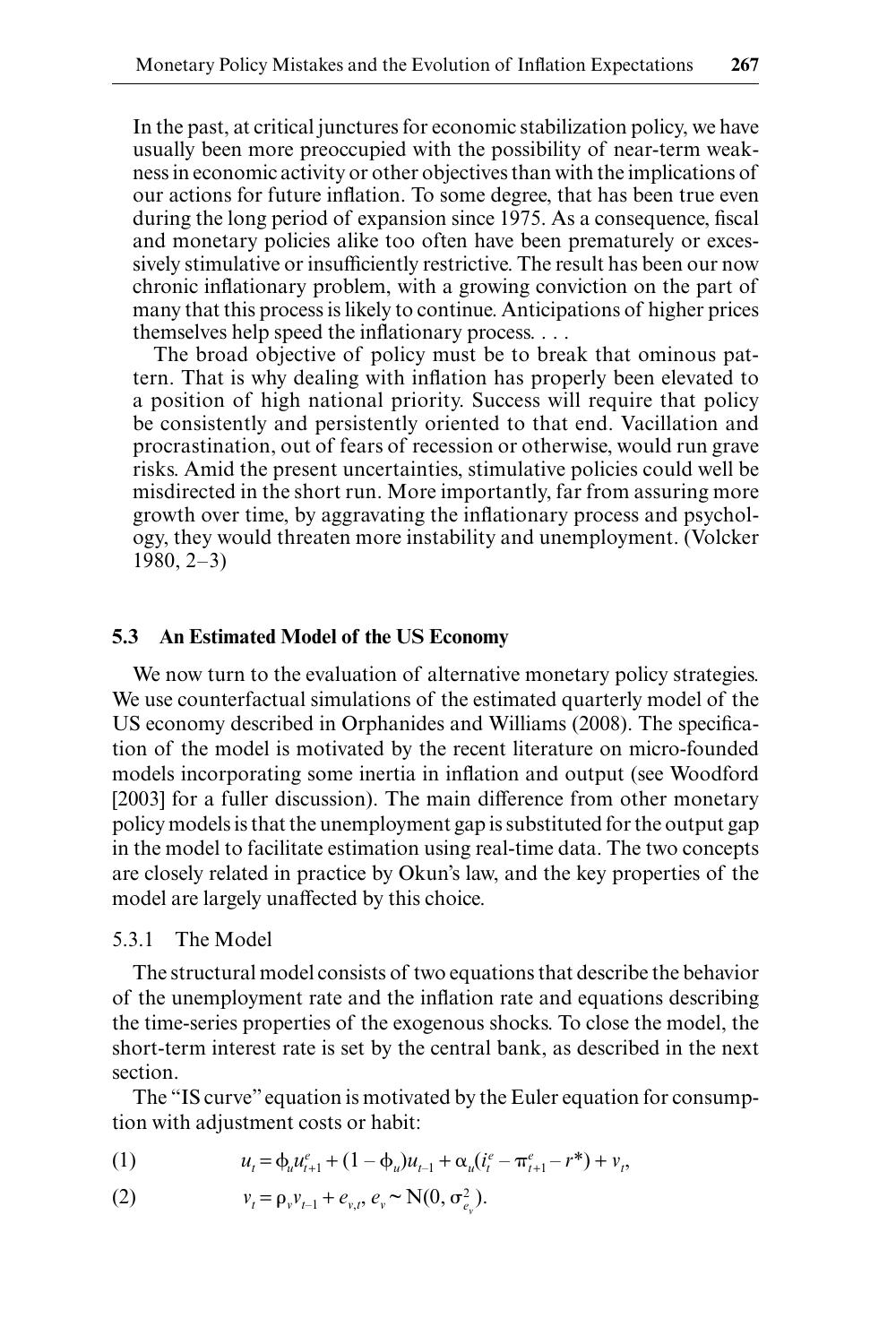Equation  $(1)$  relates the unemployment rate,  $u_t$ , to the unemployment rate expected in the next period, one lag of the unemployment rate, and the difference between the expected ex ante real interest rate—equal to the difference between the expected nominal short-term interest rate,  $i_t^e$ , and the expected inflation rate in the following period,  $\pi_{t+1}^e$ —and the natural rate of interest,  $r^*$ . The unemployment rate is subject to a shock,  $v_t$ , that is assumed to follow an AR(1) (autoregression) process with innovation variance  $\sigma_{e_y}^2$ . The  $AR(1)$  specification for the shock is based on the evidence of serial correlation in the residuals of the estimated unemployment equation, as discussed later.

The "Phillips curve" equation is motivated by the New Keynesian Phillips curve with indexation:

(3) 
$$
\pi_{t} = \phi_{\pi} \pi_{t+1}^{e} + (1 - \phi_{\pi}) \pi_{t-1} + \alpha_{\pi} (u_{t} - u_{t}^{*}) + e_{\pi, t}, e_{\pi} \sim N(0, \sigma_{e_{\pi}}^{2}).
$$

It relates inflation,  $\pi$ ,—measured as the annualized percent change in the gross national product (GNP) or gross domestic product (GDP) price index, depending on the period—during quarter  $t$  to lagged inflation, expected future inflation, and the difference between the unemployment rate,  $u_t$ , and the natural rate of unemployment,  $u_t^*$ , during the current quarter. The parameter  $\phi$ <sub>r</sub> measures the importance of expected inflation on the determination of inflation, while  $(1 - \phi_{\pi})$  captures the effects of inflation indexation. The "markup" shock,  $e_{\pi,t}$  is assumed to be a white noise disturbance with variance  $\sigma_{e_{\pi}}^2$ .

We model the low frequency behavior of the natural rate of unemployment as an exogenous AR(1) process independent of all other variables:

(4) 
$$
u_t^* = (1 - \rho_{u^*}) \overline{u}^* + \rho_{u^*} u_{t-1}^* + e_{u^*,t}, \quad e_{u^*} \sim N(0, \sigma_{e^*_u}^*)
$$

We assume this process is stationary based on the finding using the standard augmented Dickey-Fuller test that one can reject the null of nonstationarity of the unemployment rate over 1950 to 2003 at the 5 percent level.

### 5.3.2 Model Estimation and Calibration

The investment/savings (IS) curve and Phillips curve equations are estimated using forecasts from the Survey of Professional Forecasters (SPF) as proxies for the expectations that appear in the equations.7 Expectations are assumed to be formed in the previous quarter; that is, the expectations affecting inflation and unemployment in period  $t$  are those collected in quarter

<sup>7.</sup> Specifi cally, the mean forecasts of the unemployment rate and the three- month Treasury bill rate are used. The inflation forecasts are constructed using the annualized log difference of the GNP or GDP price deflator, taken from the reported forecasts of real and nominal GNP or GDP. The survey is currently maintained by the Federal Reserve Bank of Philadelphia. See Croushore (1993) and Croushore and Stark (2001) for details on the survey methodology.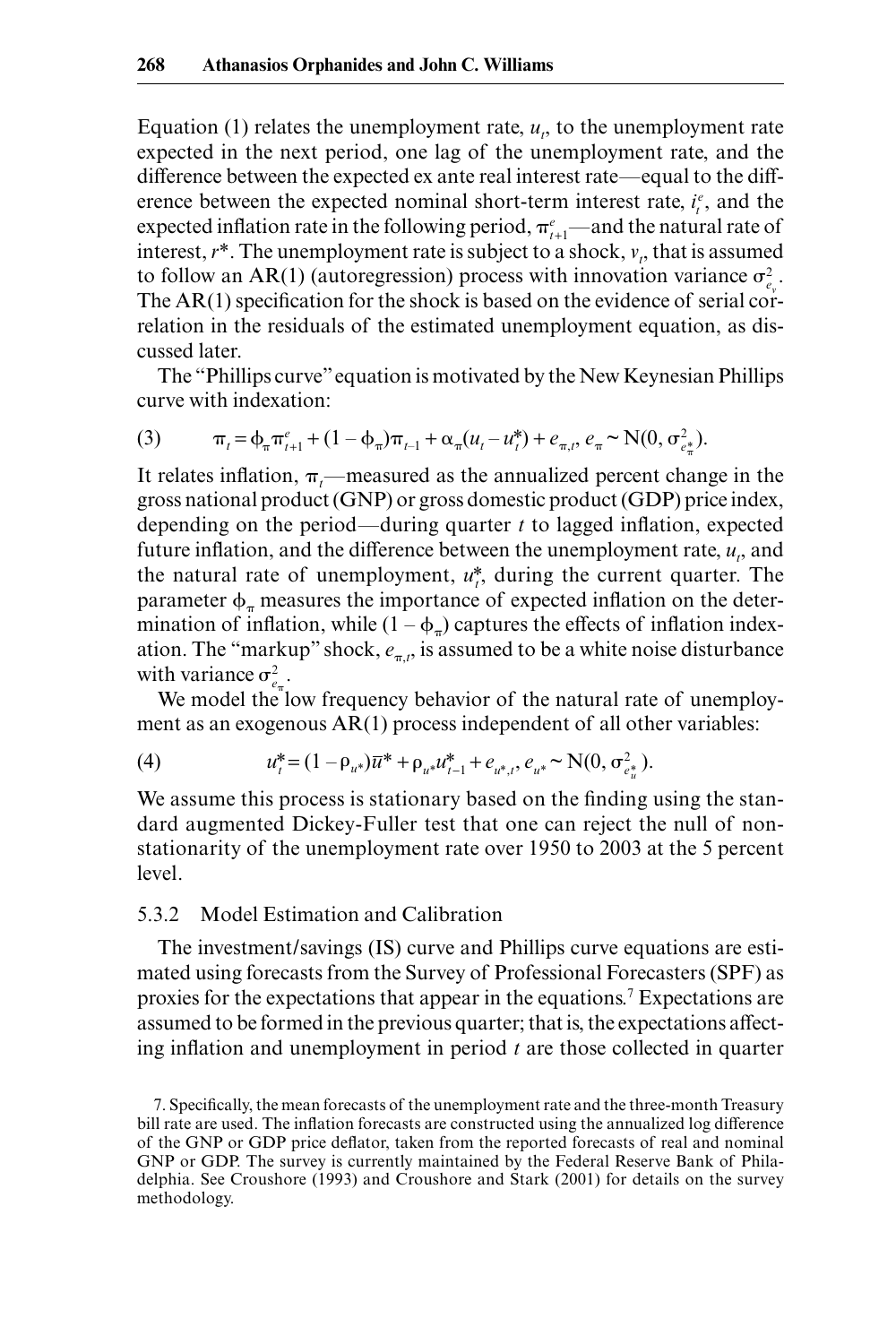*t* – 1. This matches the informational structure in many theoretical models (see Woodford 2003 and Giannoni and Woodford 2005). To match the inflation and unemployment data as closely as possible with these forecasts, the first announced estimates of these series are used. These are obtained from the Real- Time Data Set for Macroeconomists maintained by the Federal Reserve Bank of Philadelphia. In estimating the inflation equation, the CBO (2001) estimates of the natural rate of unemployment are used as proxies for the true values over time. The data sample used for estimating the model runs from  $1968:Q4$  to  $2004:Q2$ , where the starting date is the first sample point in the SPF.8

Estimation results are reported in equations (5) through (7), with standard errors indicated in parentheses. The IS curve equation is estimated using least squares with AR(1) residuals. Unrestricted estimation of the IS curve equation yields a point estimate for  $\phi_{\nu}$  of 0.39, with a standard error of 0.15. This estimate is below the lower bound of 0.5 implied by theory; however, the null hypothesis of a value of  $0.5$  is not rejected by the data.<sup>9</sup> Thus the restriction  $\phi_{\nu} = 0.5$  is imposed in estimating the remaining parameters of the equation. Note that the estimated equation also includes a constant term (not shown) that provides an estimate of the natural real interest rate, which is assumed to be constant:

(5) 
$$
u_t = 0.5u_{t+1}^e + 0.5u_{t-1} + 0.056(i_t^e - \pi_{t+1}^e - r^*) + v_t,
$$

(6) 
$$
v_t = 0.513 v_{t-1} + e_{v,t}, \hat{\sigma}_{e_v} = 0.30,
$$

(7) 
$$
\pi_t = 0.5\pi_{t+1}^e + 0.5\pi_{t-1} - 0.294(u_t - u_t^*) + e_{\pi,t}, \hat{\sigma}_{e_{\pi}} = 1.35.
$$

Unrestricted estimation of the Phillips curve equation yields a point estimate for  $\phi_{\pi}$  of 0.51, just barely above the lower bound implied by theory.<sup>10</sup> For symmetry with the treatment of the IS curve, the restriction  $\phi_{\pi} = 0.5$  is imposed and the remaining parameters are estimated using ordinary least squares (OLS). The estimated residuals for this equation show no signs of serial correlation in the price equation, consistent with the assumption of the model.

We do not estimate the model of the natural rate of unemployment; instead, we set the autocorrelation parameter,  $\rho_{\mu}$ , to 0.99 and set the unconditional mean to the sample average of the unemployment rate.

<sup>8.</sup> Expectations for the Treasury bill rate were not collected in the first few years of the sample. When these are not available, the expectations of the three- month rate implied by the slope of the term structure under the expectations hypothesis are used.

<sup>9.</sup> This finding is consistent with the results reported in Giannoni and Woodford (2005) who, in a similar model, find that the corresponding coefficient is constrained to be at its theoretical lower bound.

<sup>10.</sup> For comparison, Giannoni and Woodford (2005) find that the corresponding coefficient is constrained to be at its theoretical lower bound of 0.5.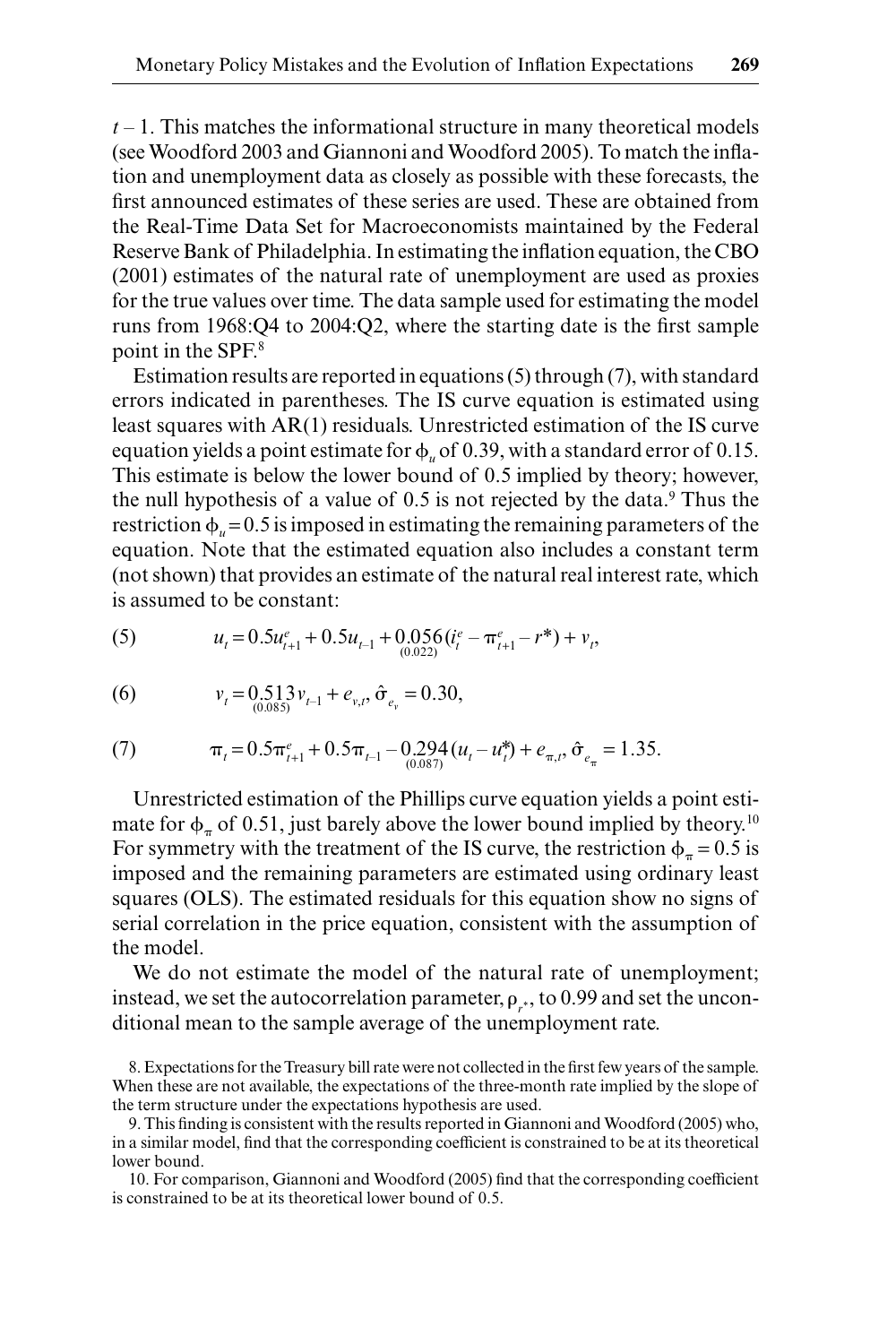# **5.4 Monetary Policy**

We focus on two alternative approaches to monetary policy. The first is the optimal control approach. The second is a simple monetary policy rule that is closely related to nominal income growth targeting. In both cases, the policy instrument is the nominal short- term interest rate. We assume that the central bank observes all variables from previous periods when making the current- period policy decision. We further assume that policy is conducted under commitment.

# 5.4.1 Optimal Control Monetary Policy

It is important to make clear from the start that we make no claim that the Federal Reserve set policy according to the mechanical optimal control algorithms we describe in this chapter during the 1960s and 1970s. Indeed, the development of formal quantitative monetary policy evaluation exercises was still in its infancy at that time. The Federal Reserve Board staff first completed an ambitious project using optimal control in the mid- 1970s (Kalchbrenner and Tinsley 1976). Although Federal Reserve Governor Henry Wallich (1976) stated that "[t]he use of optimal control techniques in planning for economic stabilization is approaching the policy stage," in fact, this project was never integrated with the policy process at the Federal Reserve during this period.<sup>11</sup> We would argue that the optimal control approach resembles the spirit of fine-tuning practiced by policymakers at that time. In any case, our goal is to evaluate the performance of such an optimal control strategy under the conditions that existed in the 1960s and 1970s.

The optimal control approach stipulates that the policy instrument is chosen to minimize the central bank's loss function given the constraints imposed by the central bank's model. We construct the optimal control policy rule, as is typical in the literature, assuming that the policymaker knows the true parameters of the structural model and assumes all agents use rational expectations. The parameters of the optimal control policy are computed assuming the central bank knows the natural rate of unemployment.<sup>12</sup> Note that for the optimal control policy, as well as the simple monetary policy rules described later, we use lagged information in the determination of the interest rate, reflecting the lagged release of data.

We assume that the central bank's objective is to minimize a loss equal to the weighted sum of the unconditional variances of the inflation rate, the

12. See, for example, Sargent's (2007) description of the optimal policy approach.

<sup>11.</sup> Nonetheless, it is worth noting that the loss function in Kalchbrenner and Tinsley (1976) penalized an unemployment rate above 4.8 percent and an infl ation rate above 2.5 percent. This target for the unemployment rate is consistent with our analysis of real- time estimates of the natural rate of unemployment used in the model simulations in this chapter. The 2.5 percent inflation target is somewhat higher than the 2 percent inflation target we assume in our model simulations.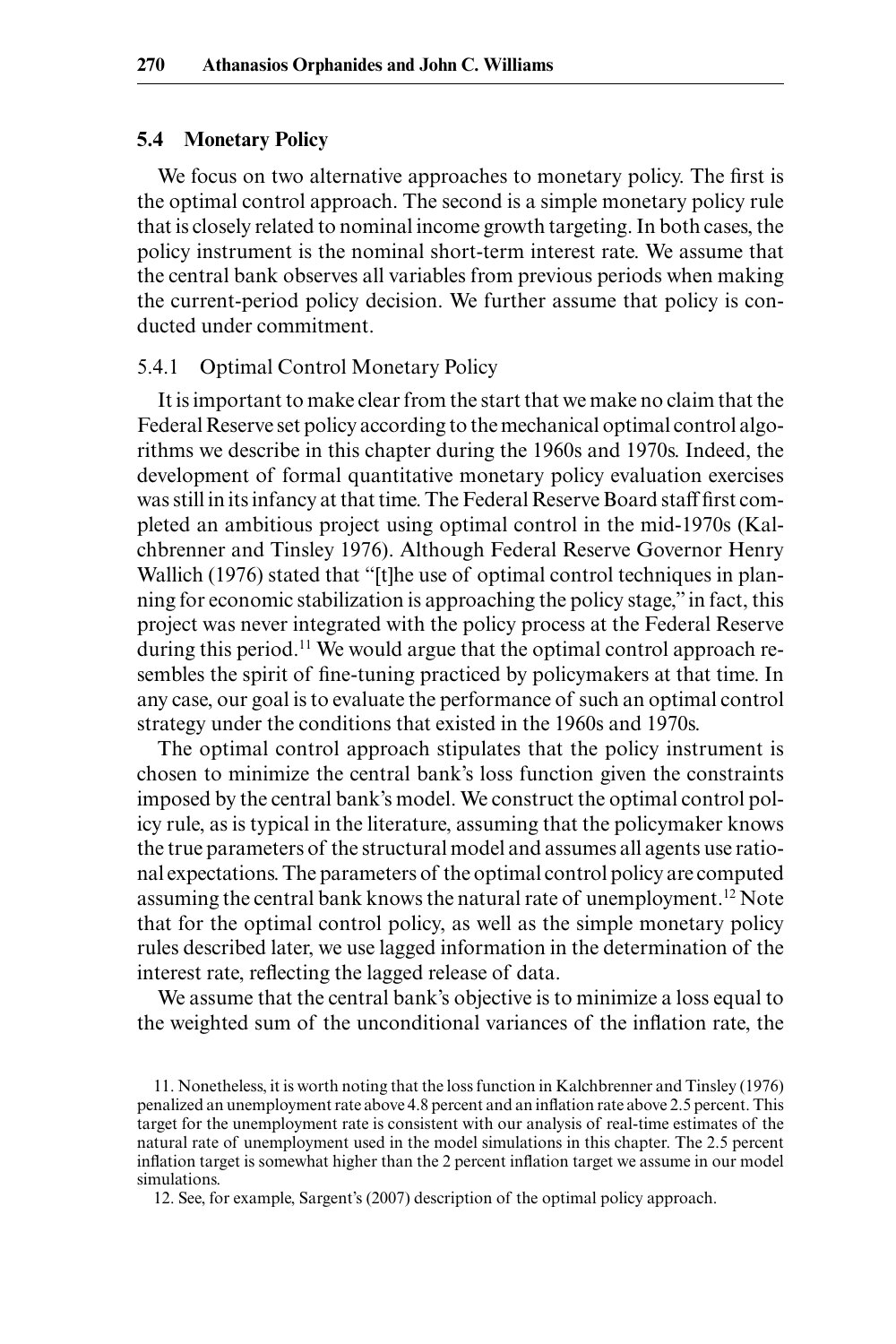difference between the unemployment rate and the natural rate of unemployment, and the first-difference of the nominal federal funds rate:

(8) 
$$
\mathcal{L} = \text{Var}(\pi - 2) + \lambda \text{Var}(u - u^*) + v \text{Var}(\Delta(i)),
$$

where  $\text{Var}(x)$  denotes the unconditional variance of variable *x*. We assume an inflation target of 2 percent. In the following, we consider different values of the parameters of the loss function.13

The optimal control policy is described by a set of equations that describes the first-order optimality condition for monetary policy and the behavior of the Lagrange multipliers associated with the constraints on the optimization problem implied by the structural equations of the model economy. Because we are interested in describing the setting of interest rates in a potentially misspecified model, it is useful to represent the optimal control policy by an equation that relates the policy instrument to macroeconomic variables, rather than in terms of Lagrange multipliers that are model-specific. There are infinitely many such representations. In the following, we focus on one representation of the optimal control policy, denoted as the "OC" policy. In the OC policy, the current interest rate depends on three lags of the inflation rate, the difference between the unemployment rate and the central bank's estimate of the natural rate of unemployment, and the difference between the nominal interest rate and the natural rate of interest. The OC representation yields a determinate rational expectations equilibrium in our model. We find that including three lags of these variables is sufficient to very closely mimic the optimal control outcome, assuming the central bank observes the natural rate of unemployment.<sup>14</sup>

As discussed previously, during much of the 1960s and 1970s, policymakers placed a great deal of weight on the stabilization of real activity. We represent such preferences with values of  $\lambda = 16$  and  $v = 1$ . In that case, the OC policy is given by the following equation:

(9)  $i_1 = 1.16i_{t-1} - 0.05i_{t-2} - 0.21i_{t-3}$  $+ 0.23\pi_{1,1} - 0.07\pi_{1,2} + 0.05\pi_{1,3}$  $-3.70(u_{t-1} - \hat{u}_{t-1}^*) + 2.81(u_{t-2} - \hat{u}_{t-1}^*) - 0.15(u_{t-3} - \hat{u}_{t-1}^*),$ 

plus a constant reflecting the constant natural rate of interest and inflation target, where  $\hat{u}^*_{t}$  denotes the central bank's estimate of the natural rate of unemployment.

In the following, we also examine the performance of the OC policy

14. In deriving the OC policy, we use the innovation processes from the estimated model and set the innovation standard deviation of the natural rate of unemployment to 0.07. See Orphanides and Williams (2009) for details.

<sup>13.</sup> Based on an Okun's law type relationship, the variance of the unemployment gap is about one-fourth that of the output gap, so a choice of  $\lambda = 4$  corresponds to equal weights on inflation and output gap variability.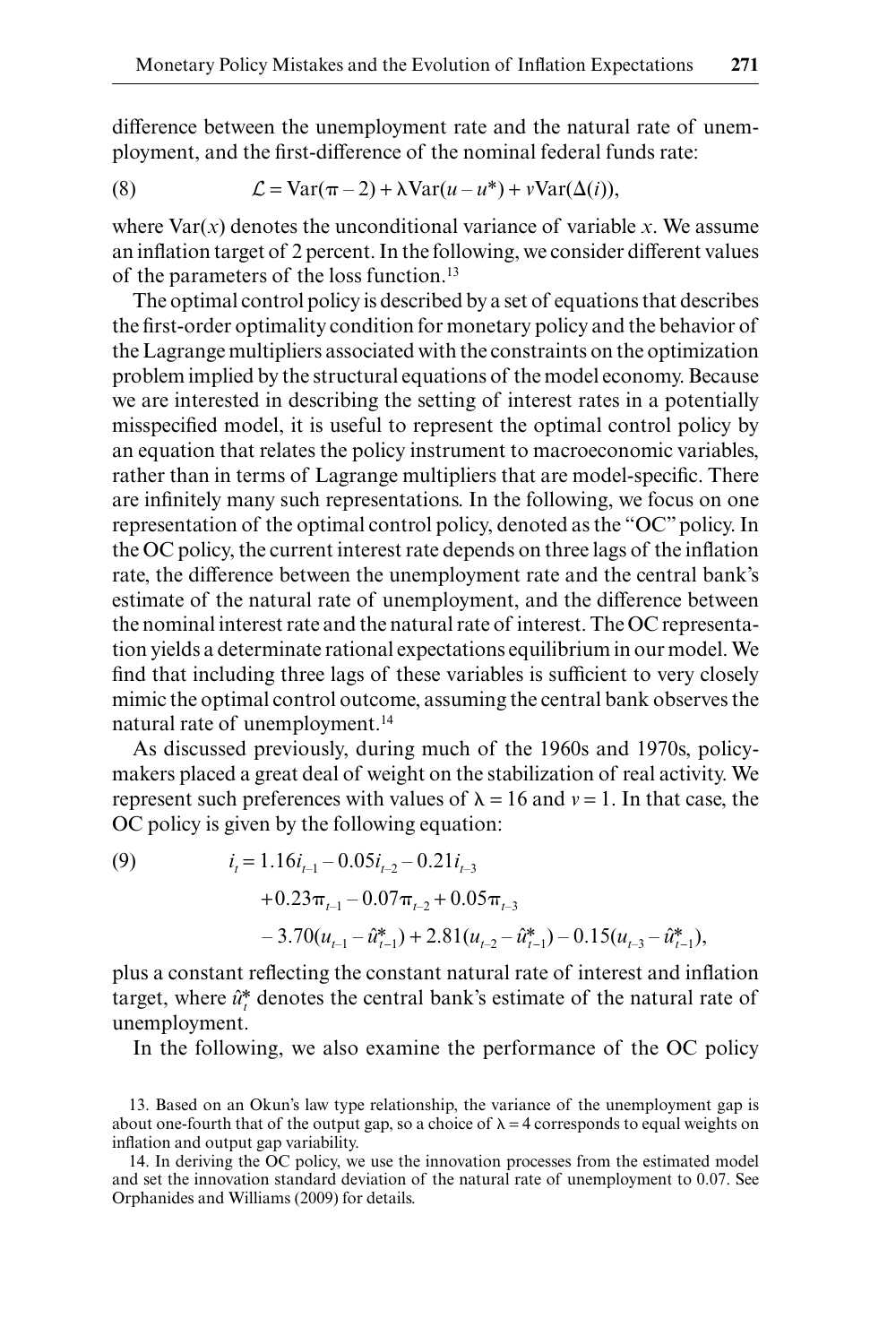derived for alternative values of  $\lambda$ . The resulting OC policy for  $\lambda = 4$  and  $v = 1$  is given by the following equation:

(10) 
$$
i_{t} = 1.17i_{t-1} + 0.02i_{t-2} - 0.28i_{t-3} + 0.18\pi_{t-1} + 0.03\pi_{t-2} + 0.01\pi_{t-3} - 2.47(u_{t-1} - \hat{u}_{t-1}^{*}) + 2.11(u_{t-2} - \hat{u}_{t-1}^{*}) - 0.33(u_{t-3} - \hat{u}_{t-1}^{*}).
$$

Compared to the OC policy derived with  $\lambda = 16$ , this policy is characterized by a stronger response to inflation and a much smaller response to the unemployment rate. Finally, the OC policy derived for  $\lambda = 0$  and  $v = 1$  is given by:

(11) 
$$
i_{t} = 1.12i_{t-1} + 0.13i_{t-2} - 0.34i_{t-3} + 0.17\pi_{t-1} + 0.09\pi_{t-2} - 0.01\pi_{t-3} - 1.63(u_{t-1} - \hat{u}_{t-1}^{*}) + 1.53(u_{t-2} - \hat{u}_{t-1}^{*}) - 0.38(u_{t-3} - \hat{u}_{t-1}^{*}).
$$

As expected, this policy is characterized by a stronger response to inflation and a much smaller response to the unemployment rate than the OC policy derived for  $\lambda = 4$ .

# 5.4.2 Central Bank Natural Rate Estimates

As seen in these equations, a key input into the setting of OC policies is the central bank's estimate of the natural rate of unemployment. In deriving the OC policy, we assume that the central bank knows the true structure of the economy, including the value of the natural rate of unemployment. In the model simulations, however, we also examine alternative assumptions regarding the central bank's knowledge of the natural rate. One alternative is that the central bank's estimates of the natural rate follow the historical pattern of the real-time estimates reported in figure 5.2. We refer to this case as "historical natural rate misperceptions." A second alternative is that the central bank estimates the natural rate based on the Kalman filter applied to the Phillips curve equation for inflation. We refer to this case as "Kalman" filter estimates." In each case, we assume that the true values of the natural rate of unemployment follow the current CBO estimates shown in figure 5.2.

In the case of Kalman filter estimation of the natural rate of unemployment, we assume that the central bank uses an appropriate Kalman filter consistent with the data. In particular, the central bank's real- time Kalman filter estimate of the natural rate of unemployment,  $\hat{u}^*$ , is given by

(12) 
$$
\hat{u}_t^* = a_1 \hat{u}_{t-1}^* + a_2 \left( u_t^* - \frac{e_{\pi,t}}{\alpha_{\pi}} \right),
$$

where  $a_1$  and  $a_2$  are the Kalman gain parameters. The term within the parentheses is the current-period "shock" to inflation that incorporates the effects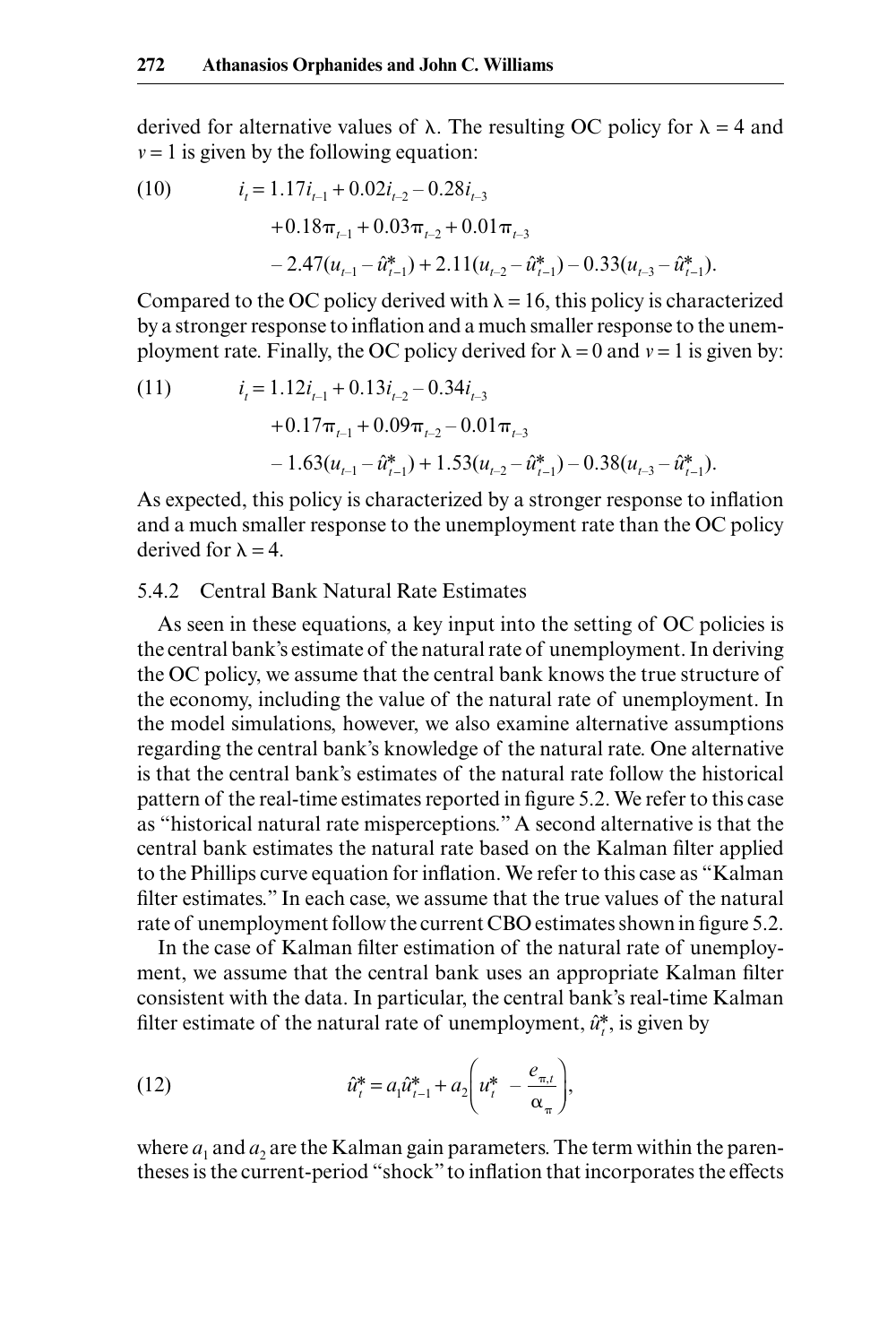of the transitory inflation disturbance and the deviation of the natural rate of unemployment from its unconditional mean, scaled in units of the unemployment rate. Note that the central bank only observes this "surprise" and not the decomposition into its two components.

The optimal values of the gain parameters depend on the variances of the various shocks in the model. Based on a calibrated Kalman filter model, we assume that the central bank uses the following values:  $a_1 = 0.982$  and  $a_2$  = 0.008 (see Orphanides and Williams [2009] for the derivation of these values). We assume that the central bank starts the simulation with the value of 4 percent, consistent with the evidence from real- time estimates reported earlier.

#### **5.5 Expectations and Simulation Methods**

We assume that private agents and, in some cases, the central bank form expectations using an estimated reduced-form forecasting model. Specifically, following Orphanides and Williams (2005b), we posit that private agents engage in perpetual learning; that is, they reestimate their forecasting model using a constant- gain least squares algorithm that weights recent data more heavily than past data. (See Sargent [1999]; Cogley and Sargent [2001]; and Evans and Honkapohja [2001] for related treatments of learning.) This approach to modeling learning allows for the possible presence of time variation in the economy, including the natural rates of interest and unemployment. It also implies that agents' estimates are always subject to sampling variation—that is, the estimates do not eventually converge to fixed values.

Private agents forecast inflation, the unemployment rate, and the shortterm interest rate using an unrestricted vector autoregression (VAR) model containing three lags of these three variables and a constant. Note that we assume that private agents do not observe or estimate the natural rate of unemployment directly in forming expectations. The effects of time variation in the natural rate on forecasts are reflected in the forecasting VAR by the lags of the interest rate, inflation rate, and unemployment rate. As discussed in Orphanides and Williams (2008), this VAR forecasting model provides accurate forecasts in model simulations.

At the end of each period, agents update their estimates of their forecasting model using data through the current period. Let  $Y_t$  denote the  $1 \times 3$ vector consisting of the inflation rate, the unemployment rate, and the interest rate, each measured at time *t*:  $Y_t = (\pi_t, u_t, i_t)$ . Further, let  $X_t$  be the  $10 \times 1$ vector of regressors in the forecast model:  $X_i = (1, \pi_{i-1}, u_{i-1}, i_{i-1}, \ldots, \pi_{i-3}, u_{i-3},$  $i_{t-3}$ ). Also, let  $c_t$  be the 10 × 3 vector of coefficients of the forecasting model. Using data through period *t*, the coefficients of the forecasting model can be written in recursive form as follows: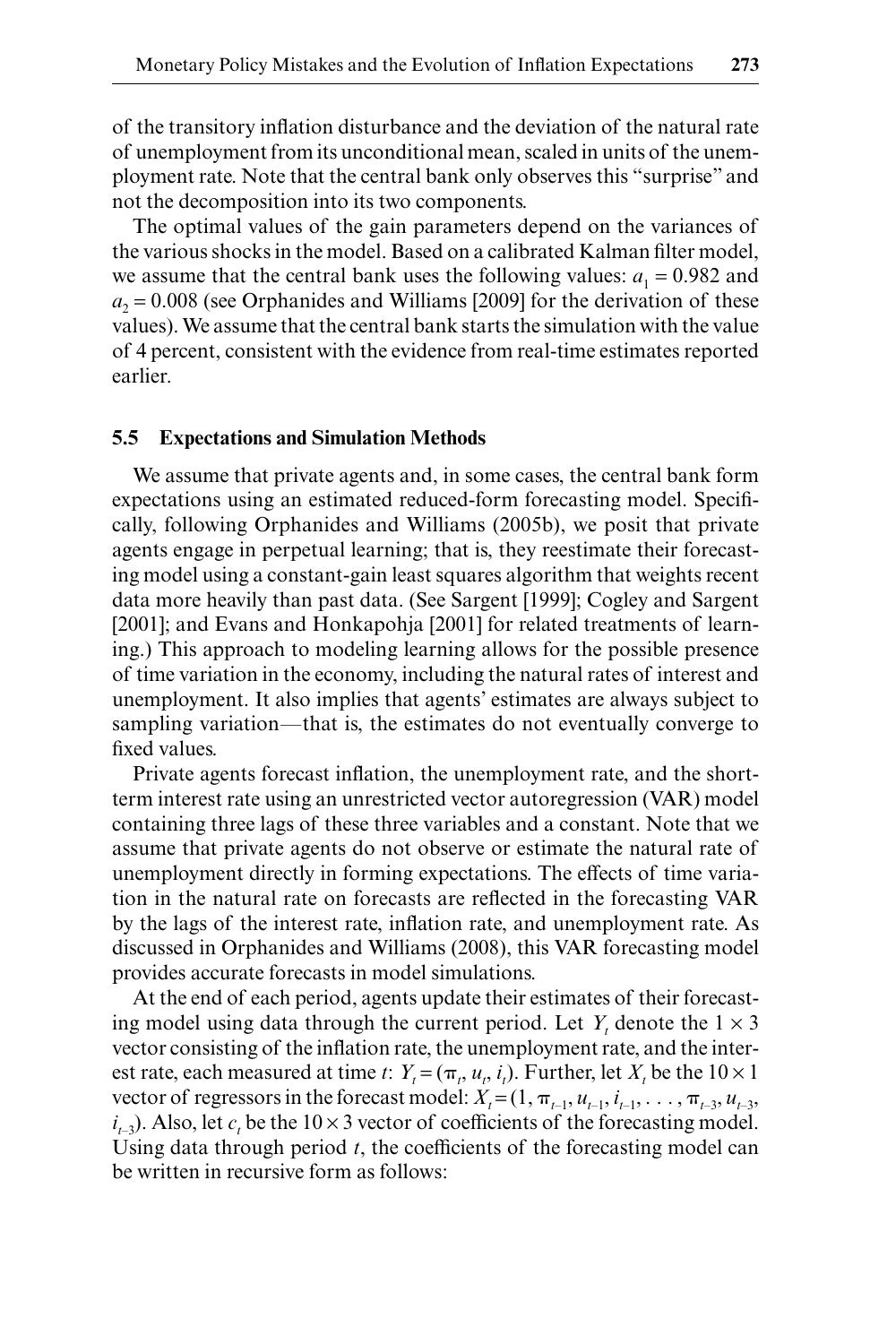(13) 
$$
c_t = c_{t-1} + \kappa R_t^{-1} X_t (Y_t - X_t' c_{t-1}),
$$

(14) 
$$
R_{t} = R_{t-1} + \kappa (X_{t} X_{t}' - R_{t-1}),
$$

where  $\kappa$  is the gain. Agents construct the multiperiod forecasts that appear in the inflation and unemployment equations in the model using the estimated VAR.

The matrix  $R_t$  may not be full rank at times. To circumvent this problem, in each period of the model simulations, we check the rank of  $R_t$ . If it is less than full rank, we assume that agents apply a standard ridge regression (Hoerl and Kennard 1970), where  $R_t$  is replaced by  $R_t + 0.00001 * I(10)$  and  $I(10)$  is a  $10 \times 10$  identity matrix.

#### 5.5.1 Calibrating the Learning Rate

A key parameter in the learning model is the private- agent updating parameter,  $\kappa$ . Estimates of this parameter tend to be imprecise and sensitive to model specification, but tend to lie between 0 and  $0.04$ .<sup>15</sup> We take  $0.02$ to be a reasonable benchmark value for  $\kappa$ .

#### **5.6 Model Simulations**

We examine a set of alternative counterfactual simulations to investigate the implications of alternative monetary policy frameworks on macroeconomic developments over the past forty years. We start our simulations in the first quarter of 1966, which corresponds to what we and many observers consider to be the beginning of the Great Inflation in the United States.

# 5.6.1 Initial Conditions

The state variables of the model economy with learning are as follows: the current and lagged values of the inflation rate, the federal funds rate, the unemployment rate, the true natural rate of unemployment, the real-time estimate of the natural rate, the shocks to the structural equations, and the matrices *c* and *R* for the forecasting model. We initialize the *c* and *R* matrices using the values implied by the reduced- form solution of the model under rational expectations for the stipulated monetary policy rule. In so doing, we are implicitly assuming that the initial conditions for the agents' learning model are consistent with the policy rule in place. That is, we assume that at the start of the simulation, expectations are well aligned with the monetary policy regime under consideration. Over time, expectations then evolve as described earlier. This assumption implies that the initial conditions for these state variables are different across the counterfactual simulations. As

15. See Sheridan (2003), Orphanides and Williams (2005a), Branch and Evans (2006), and Milani (2007).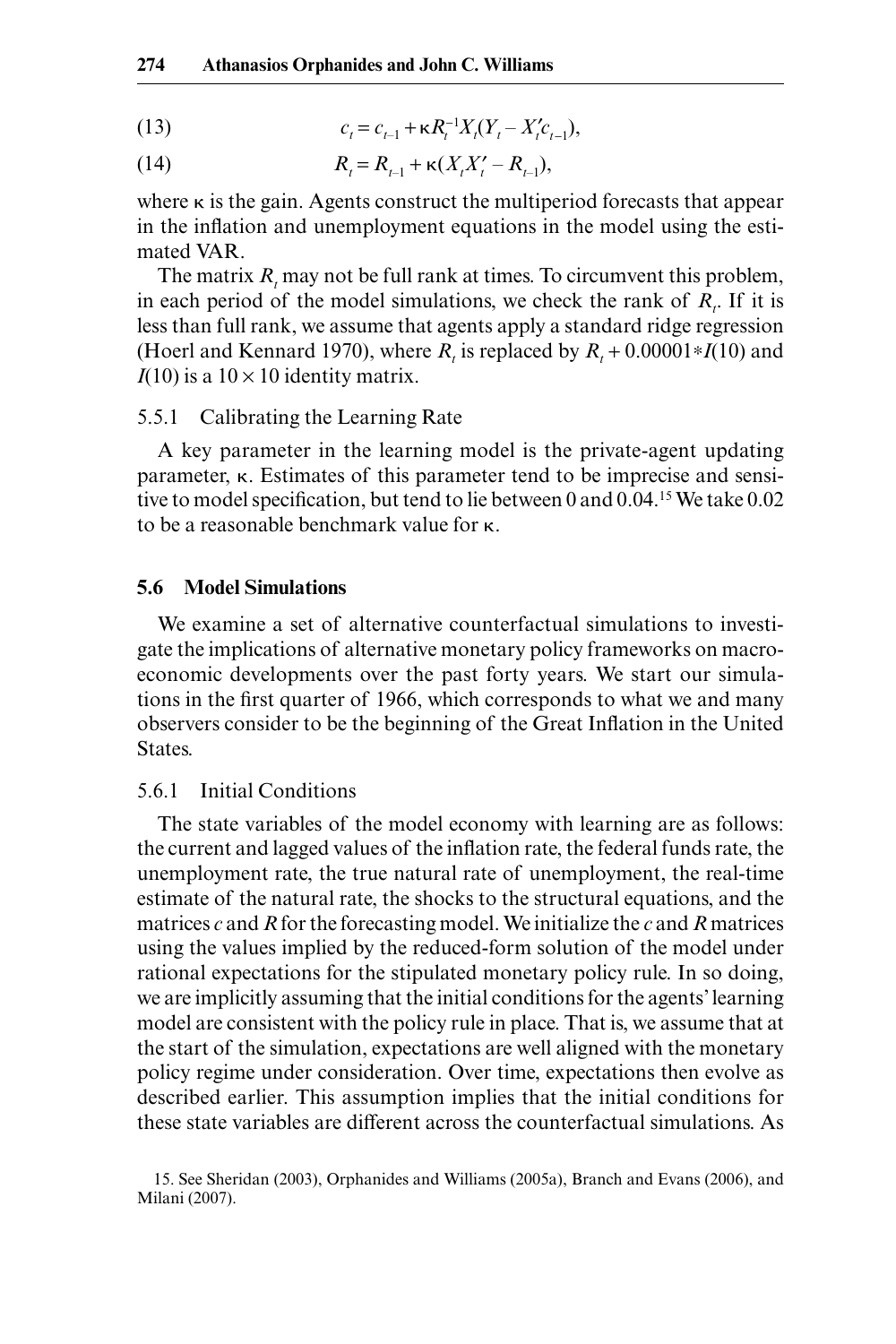a result, the simulated paths will often differ significantly from the historical patterns.

To compute the history of equation residuals, we first compute the implied forecasts from our forecasting model of inflation, the unemployment rate, and the federal funds rate over the period 1966 to 2003. We treat the forecasts generated by the learning model as the true data for agents' expectations and then compute tracking residuals; that is, the values of the historical residuals for the equations for the unemployment rate, the inflation rate, and the natural rate of unemployment. Thus, given these residuals and the historical path for the nominal interest rate, the model's predictions will exactly match the historical paths for all endogenous variables. We then conduct counterfactual experiments in which we modify assumptions regarding monetary policy, but do not change the paths for the equation residuals for unemployment, inflation, and the natural rate of unemployment, which we assume are exogenous. Each counterfactual simulation starts in the first quarter of 1966 and ends in the fourth quarter of 2003.

## **5.7 Performance of Optimal Control Policies**

If the Federal Reserve had accurate estimates of the natural rate of unemployment, then the OC policy derived assuming a moderately large weight on unemployment stabilization would have avoided the Great Inflation. Figure 5.3 shows the simulated paths for key variables assuming that the Fed follows the OC policy derived under  $\lambda = 16$  and  $v = 1$ . The left column of the figure shows the outcomes assuming the Fed knew the true values of the natural rate of unemployment. Inflation would have been somewhat volatile during the 1970s, reflecting the effects of the large shocks hitting the economy at the time, but the deviation of the four-quarter inflation rate from target would not have exceeded 3 percentage points during that period.

In the absence of natural rate misperceptions, inflation expectations would have remained reasonably contained during the 1970s. The middle left panel shows the simulated four-quarter-ahead inflation expectations under the OC policy. For comparison, the figure also shows the corresponding SPF inflation forecasts, which rose dramatically in the  $1970s<sup>16</sup>$  As seen in figure 5.3, the OC policy acts to raise the unemployment rate up to the natural rate by 1967 and holds the unemployment rate moderately above the natural rate through most of the 1970s, offsetting the inflationary effects of the supply shocks of that period. These policy actions help stabilize inflation and inflation expectations and avoid the need of a disinflationary policy at the end of the decade.

<sup>16.</sup> For this figure and those that follow, the SPF three-quarter-ahead inflation forecast is substituted for the four-quarter-ahead forecast in the periods when the latter is missing from the survey.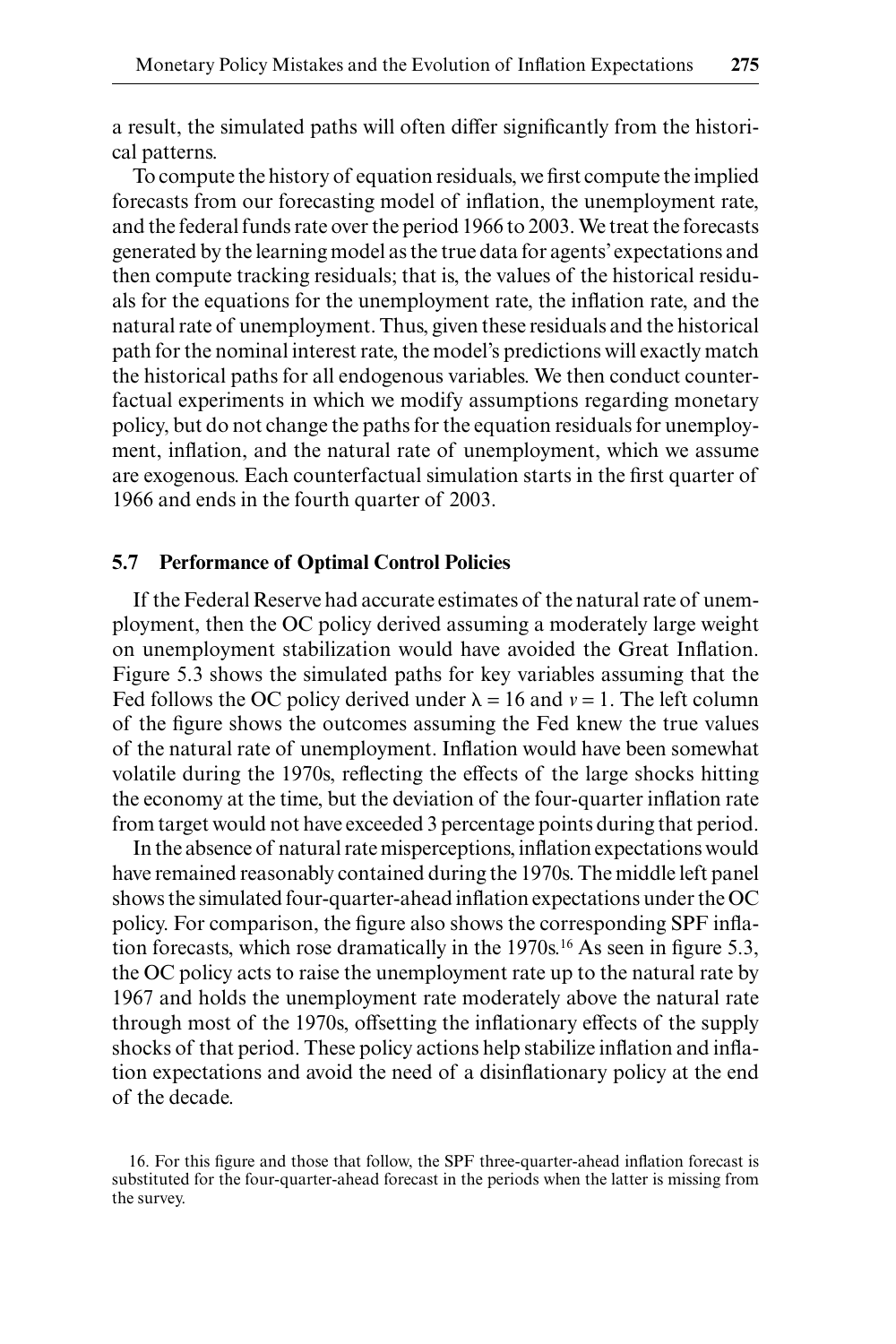

Fig. 5.3 Counterfactual simulations under OC policy with  $\lambda = 16$ 

According to our model simulation, this same OC policy performs dismally in the face of the historical natural rate misperceptions, leading to a Great Inflation outcome in the 1970s. The panels in the right column of figure 5.3 show the outcomes when the Fed uses the historical real- time natural rate estimates. The simulated path of inflation during the 1970s is similar to that seen in the actual data. But, unlike the actual data, the high volatility of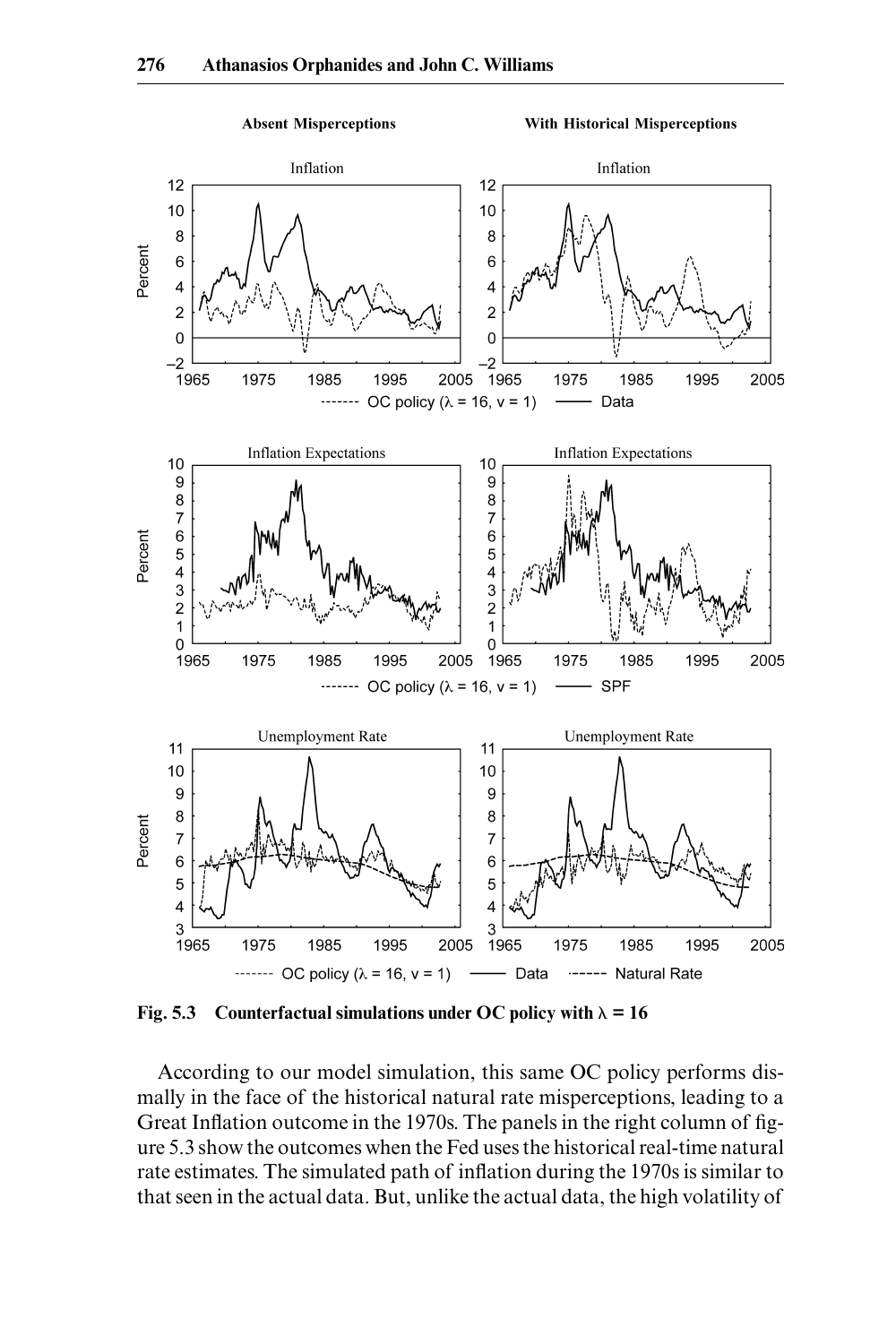inflation continues through to the end of the sample. Owing to the low realtime estimate of the natural rate of unemployment, in this simulation the Fed does not act to raise unemployment during the latter part of the 1960s and early 1970s, as seen in the right panel of figure 5.3. This extended period of easy policy leads to a sustained rise in inflation and inflation expectations. By the time the supply shocks of the 1970s strike, inflation expectations are completely untethered from the assumed 2 percent target.

Could the high inflation of the late 1970s have been mitigated by following an optimal control policy predicated on placing a much lower weight on unemployment stabilization? Orphanides and Williams (2008, 2009) show that "robust optimal control" policies derived assuming downward biased values of  $\lambda$  and *v* can be robust to imperfect knowledge of the type studied in this chapter. We examine the effectiveness of such an approach by evaluating the performance of the OC policies derived assuming alternative weights on unemployment in the central bank loss of 4 and 0.

The OC policy derived assuming  $\lambda = 4$  avoids the worst of the Great Inflation during the 1970s, even with natural rate misperceptions. The left column in figure 5.4 shows the simulation results when the natural rate is known by the Fed. The results are similar to the case of the OC policy derived assuming  $\lambda = 16$ . In the case of natural rate misperceptions, monetary policy is too easy during the late 1960s and early 1970s and, as a result, inflation and inflation expectations trend upwards. But, the rise in inflation during this period is not as extreme as seen in the actual data.

In the absence of natural rate misperceptions, the OC policy that places no weight on unemployment stabilization,  $\lambda = 0$ , is effective at stabilizing inflation during the 1970s (and indeed for the entire sample period). The left column panels in figure 5.5 show the simulated paths of inflation, inflation expectations, and unemployment under this policy in the case of no natural rate misperceptions. Under this policy, fluctuations in inflation and inflation expectations are far more muted than under the OC policy derived assuming  $\lambda = 4$  or 16. This greater stabilization of inflation comes at the cost of only somewhat greater variability in the unemployment rate.

With the historical natural rate misperceptions, the OC policy derived with a zero weight placed on the stabilization of unemployment in the loss function avoids the Great Inflation, but still allows some inflation volatility to develop. The panels in the right column of figure 5.5 show the simulated paths of inflation, inflation expectations, and unemployment under this policy in the case of historical natural rate misperceptions. Given the incorrect low estimate of the natural rate of unemployment at the start of the simulation, this policy keeps unemployment too low for too long. As a result, in the simulation, the inflation rate rises and inflation expectations become untethered. Note that the policy error does not stem from a concern for stabilizing unemployment for its own good, but instead reflects the importance of deviations of unemployment from its natural rate for the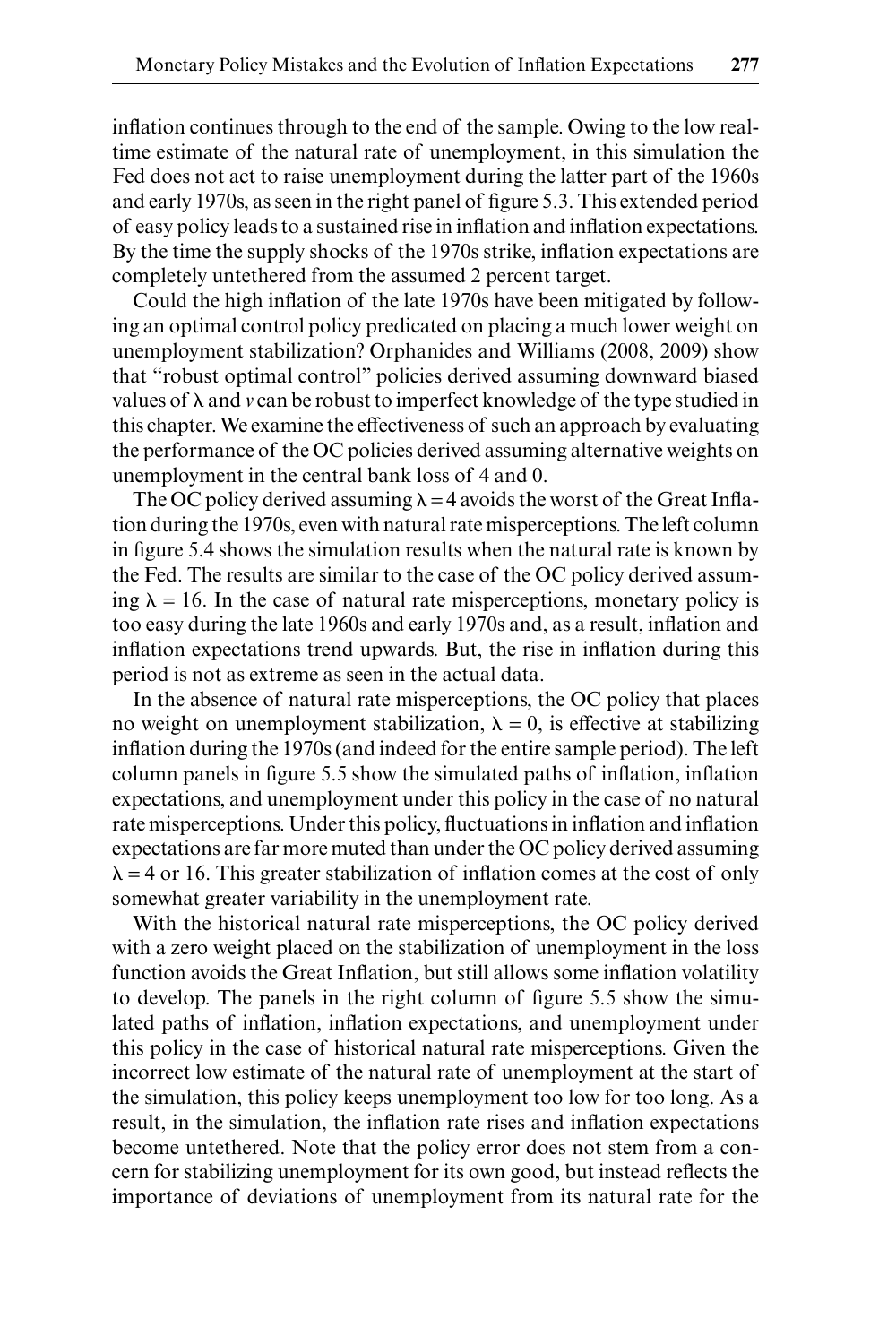![](_page_24_Figure_1.jpeg)

Fig. 5.4 Counterfactual simulations under OC policy with  $\lambda = 4$ 

future path of inflation. With inflation reaching 6 percent by mid-decade, policy acts aggressively to bring inflation back down to target by the end of the 1970s and a major stagflation is averted.

Table 5.1 quantifies the performance of the various OC policies during the late 1960s and 1970s. The first three columns report the root mean squared differences of the inflation rate from its target value of 2 percent,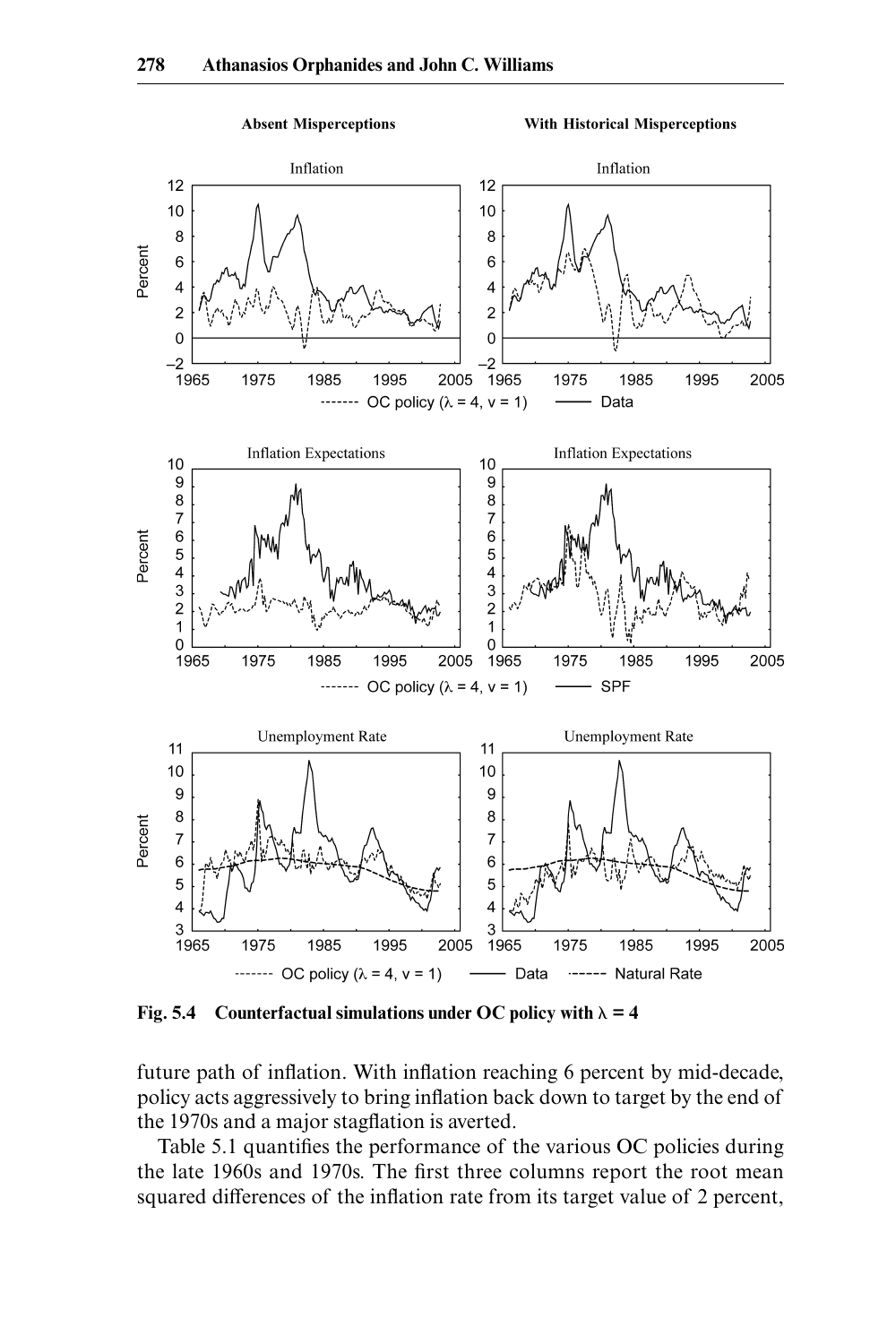![](_page_25_Figure_1.jpeg)

**Fig. 5.5** Counterfactual simulations under OC policy with  $\lambda = 0$ 

the unemployment rate from its natural rate, and the first difference of the short-term interest rate, respectively. The final three columns report the implied values of the central bank loss for three different values of  $\lambda$ , the weight placed on the squared deviations of the unemployment rate from the natural rate. Table 5.2 reports the same set of statistics for the full sample of 1966 to 2003.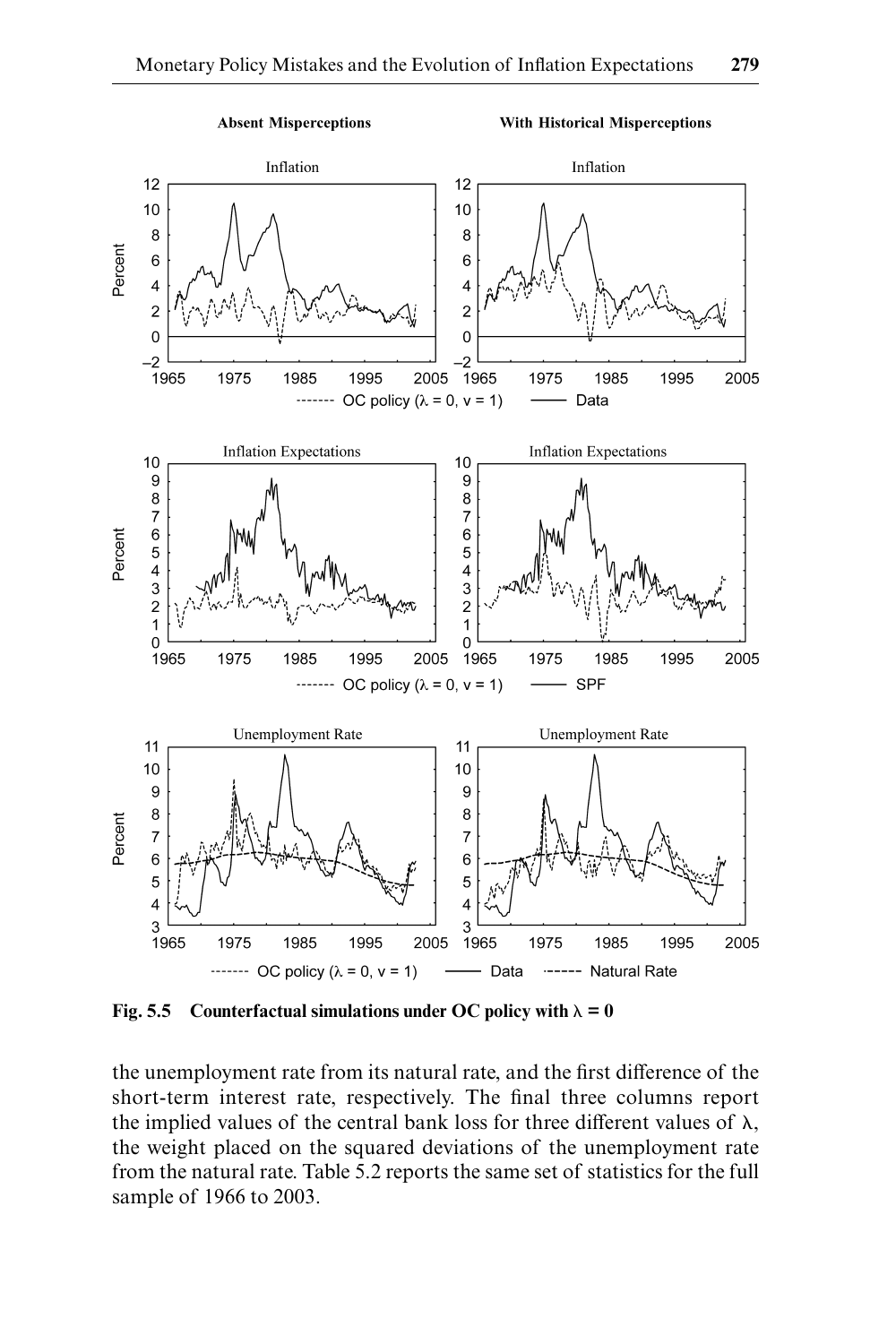|                           | <b>RMSD</b> |         |            | Loss $\mathcal{L}$ |               |                |
|---------------------------|-------------|---------|------------|--------------------|---------------|----------------|
|                           | $\pi - 2$   | $u-u^*$ | $\Delta i$ | $\lambda = 0$      | $\lambda = 4$ | $\lambda = 16$ |
| Historical data           | 4.2         | 1.5     | 0.7        | 18.2               | 27.8          | 56.5           |
| No misperceptions         |             |         |            |                    |               |                |
| $OC(\lambda = 0)$         | 1.4         | 1.0     | 0.8        | 2.7                | 6.5           | 17.9           |
| $OC(\lambda = 4)$         | 1.4         | 0.8     | 1.0        | 3.1                | 5.6           | 13.0           |
| $OC (λ = 16)$             | 1.5         | 0.7     | 1.5        | 4.5                | 6.3           | 11.4           |
| Historical misperceptions |             |         |            |                    |               |                |
| $OC(\lambda = 0)$         | 2.3         | 1.0     | 0.6        | 5.6                | 9.3           | 20.3           |
| $OC(\lambda = 4)$         | 3.2         | 1.0     | 0.9        | 10.9               | 14.9          | 27.1           |
| $OC(\lambda = 16)$        | 4.7         | 1.1     | 1.3        | 24.0               | 28.9          | 43.4           |
| Kalman filter             |             |         |            |                    |               |                |
| $OC ( \lambda = 0)$       | 2.0         | 0.9     | 0.7        | 4.4                | 8.0           | 18.6           |
| $OC(\lambda = 4)$         | 2.6         | 0.9     | 0.9        | 7.6                | 11.2          | 22.9           |
| $OC (λ = 16)$             | 3.7         | 1.0     | 1.3        | 15.3               | 19.3          | 31.2           |
| Robust policy rule        | 1.5         | 0.9     | 1.4        | 4.3                | 7.6           | 17.4           |

**Table 5.1 Loss comparison (1966–1979)**

*Note:* RMSD = root mean squared differences.

|                                  | <b>RMSD</b> |         |            | Loss $\mathcal{L}$ |               |                |  |  |  |  |
|----------------------------------|-------------|---------|------------|--------------------|---------------|----------------|--|--|--|--|
|                                  | $\pi - 2$   | $u-u^*$ | $\Delta i$ | $\lambda = 0$      | $\lambda = 4$ | $\lambda = 16$ |  |  |  |  |
| Historical data                  | 3.3         | 1.4     | 1.0        | 11.6               | 19.6          | 43.8           |  |  |  |  |
| No misperceptions                |             |         |            |                    |               |                |  |  |  |  |
| $OC ( \lambda = 0)$              | 1.2         | 0.7     | 0.6        | 2.0                | 4.0           | 10.0           |  |  |  |  |
| $OC(\lambda = 4)$                | 1.3         | 0.6     | 0.9        | 2.5                | 3.8           | 7.7            |  |  |  |  |
| $OC (λ = 16)$                    | 1.5         | 0.5     | 1.2        | 3.7                | 4.6           | 7.3            |  |  |  |  |
| <b>Historical misperceptions</b> |             |         |            |                    |               |                |  |  |  |  |
| $OC ( \lambda = 0)$              | 1.7         | 0.8     | 0.6        | 3.4                | 5.7           | 12.9           |  |  |  |  |
| $OC(\lambda = 4)$                | 2.3         | 0.8     | 0.8        | 6.0                | 8.4           | 15.5           |  |  |  |  |
| $OC (λ = 16)$                    | 3.3         | 0.8     | 1.2        | 12.4               | 14.9          | 22.5           |  |  |  |  |
| Kalman filter                    |             |         |            |                    |               |                |  |  |  |  |
| $OC ( \lambda = 0)$              | 1.6         | 0.8     | 0.6        | 2.9                | 5.3           | 12.6           |  |  |  |  |
| $OC(\lambda = 4)$                | 2.0         | 0.8     | 0.8        | 4.8                | 7.0           | 13.9           |  |  |  |  |
| $OC ( \lambda = 16)$             | 2.7         | 0.8     | 1.2        | 8.8                | 11.1          | 18.0           |  |  |  |  |
| Robust policy rule               | 1.3         | 0.8     | 1.0        | 2.7                | 5.2           | 12.6           |  |  |  |  |
|                                  |             |         |            |                    |               |                |  |  |  |  |

#### **Table 5.2 Loss comparison (1966–2003)**

The first row of table 5.1 reports key summary statistics for the actual data over the period of the Great Inflation from 1966 to 1979. Corresponding results for the full sample are reported in table 5.2. Rows two through four of each table report the simulated outcomes under OC policies in the case of no natural rate misperceptions. All three of these policies yield fluctuations in inflation and the unemployment rate over 1966 to 1979 that are broadly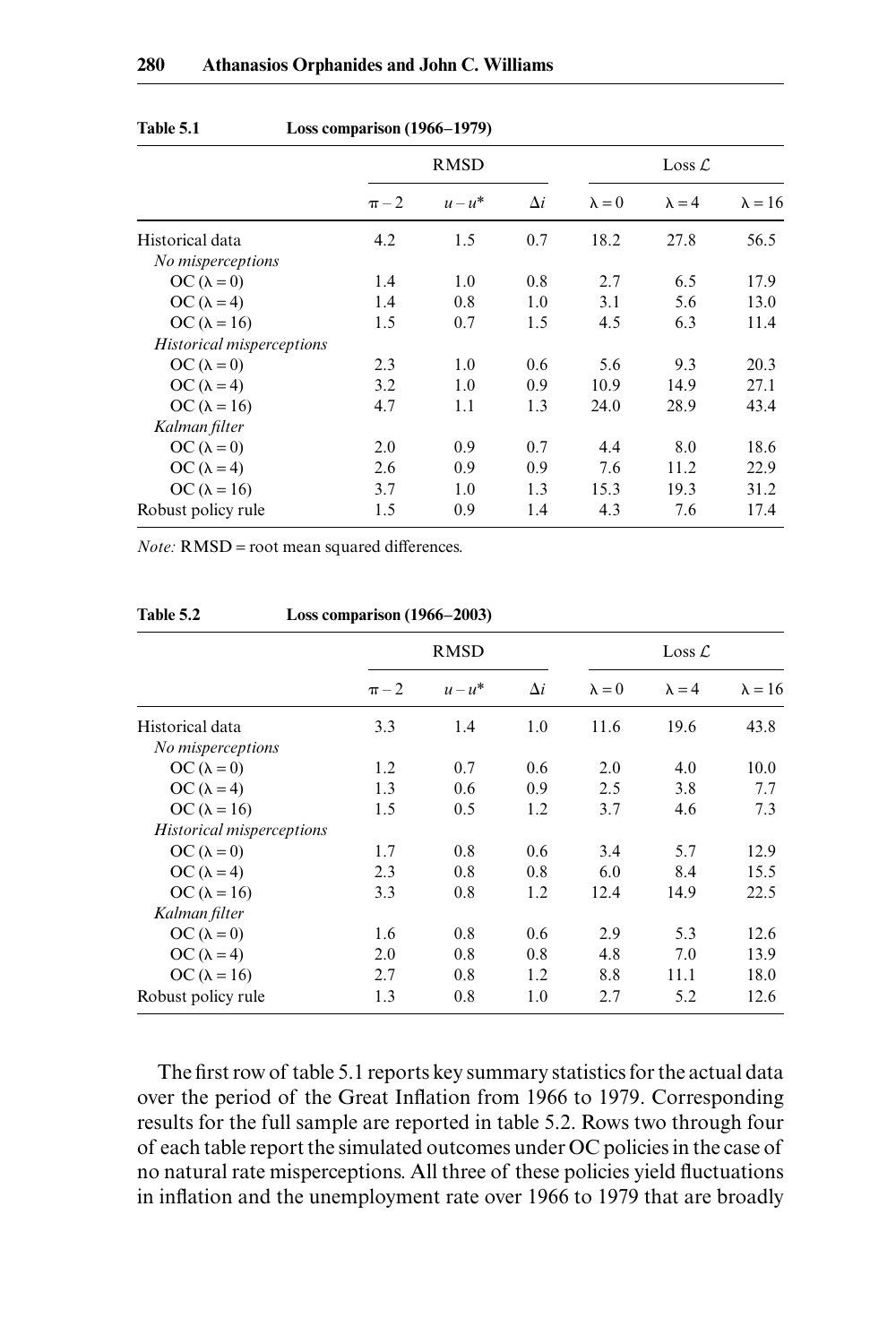comparable to those experienced during the period of the Great Moderation and nothing like the horrible performance that actually occurred during the Great Inflation.

The magnitude of simulated inflation fluctuations under the OC policies with historical natural rate misperceptions depends crucially on the weight placed on unemployment stabilization in the objective function. Rows five through seven of tables 5.1 and 5.2 report the results for OC policies with historical natural rate misperceptions. The policy designed assuming no weight on unemployment stabilization performs the best of the three, even if the true value of  $\lambda$  is 16. The OC policy designed for  $\lambda = 16$  yields much larger central bank losses over this period.

Interestingly, given the presence of natural rate misperceptions, the OC policies derived with a nonnegligible weight on stabilizing unemployment yield much greater inflation variability in the final twenty years of our sample than is seen in the data. Although these policies describe the Great Inflation period reasonably well, they do not match the experience since the disinflation of the early 1980s. In contrast, the OC policy derived assuming no weight on unemployment stabilization does a much better job of describing inflation during the latter part of the sample.

The performance of OC policies is significantly improved if the central bank uses an appropriate Kalman filter to estimate the natural rate of unemployment, rather than using the historical estimates. Rows eight through ten of tables 5.1 and 5.2 report the summary statistics in the case of Kalman filter estimation of natural rates. The simulated outcomes lie between those of the two cases previously considered of no misperceptions and historical misperceptions. As in the case of historical misperceptions, the OC policy designed for no weight on unemployment stabilization performs the best. We also experimented with alternative values of the Kalman gain (not shown). A higher gain applied to the inflation surprise,  $a_2$ , implies a quicker adjustment of the central bank's estimate of the natural rate from 4 percent toward its true value of roughly 6 percent early in the sample. As a result, the OC policies using higher gains perform somewhat better than the results reported in tables 5.1 and 5.2. Conversely, a lower value of  $a<sub>2</sub>$ than our benchmark value implies worse performance during this period than reported.

In summary, this analysis suggests that a benevolent policymaker striving to achieve full employment and price stability using modern optimal control methods could well have made policy decisions during the 1960s and 1970s that would have led to unmoored inflation expectations and highly volatile inflation. The magnitude of these problems depends on the weight that the policymaker places on the stabilization of real activity. Only if that weight is relatively small or if the policymaker has excellent information about the economy does the optimal control policy perform reasonably well in terms of stabilizing inflation and unemployment.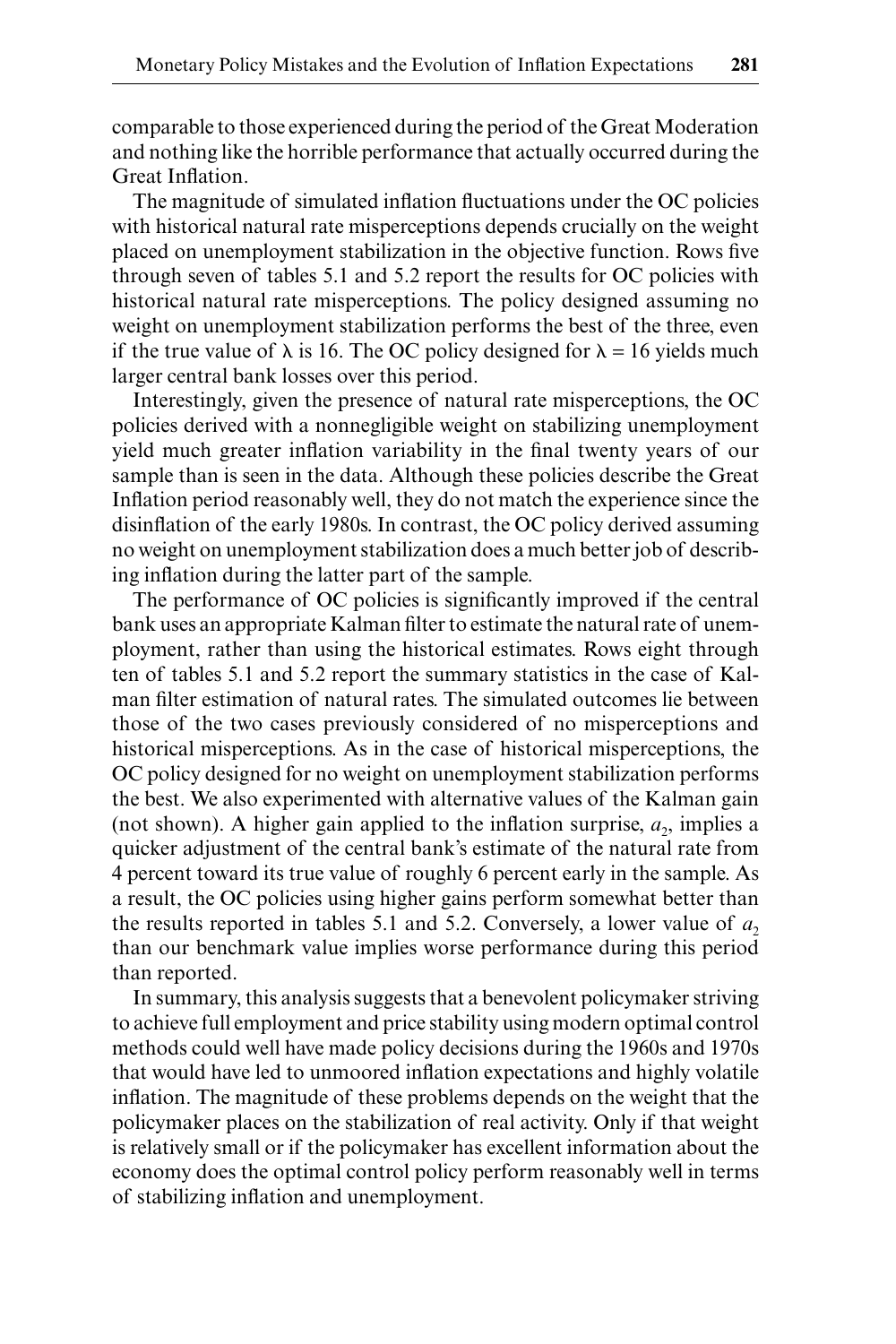#### **5.8 Performance of a Simple Policy Rule**

We now examine the performance of an alternative monetary policy rule that has proven to be robust to various forms of model uncertainty in other contexts (see Tetlow 2006 and Orphanides and Williams 2008, 2009). The rule was proposed by Orphanides and Williams (2007) and takes the form:

(15) 
$$
i_{t} = i_{t-1} + \theta_{\pi}(\overline{\pi}_{t+3}^{e} - \pi^{*}) + \theta_{\Delta u}(u_{t-1} - u_{t-2}).
$$

A key feature of this policy is the absence of any measures of natural rates in the determination of policy. This policy rule is related to the elastic price standard proposed by Hall (1984), whereby the central bank aims to maintain a stipulated relationship between the forecast of the unemployment rate and the price level. It is also closely related to the first difference of a modified Taylor-type policy rule in which the forecast of the price level is substituted for the forecast of the inflation rate.

We choose the parameters of these simple rules to minimize the central bank loss for  $\lambda = 4$  and  $\nu = 1$ , under the assumptions of rational expectations and constant natural rates.<sup>17</sup> The resulting optimized simple rule is given by:

(16) 
$$
i_{t} = i_{t-1} + 1.74(\overline{\pi}_{t+3}^{e} - \pi^{*}) - 1.19(u_{t-1} - u_{t-2}).
$$

This is the same rule as analyzed in Orphanides and Williams (2008, 2009), where it was shown to be effective at stabilizing inflation and unemployment in model simulations with imperfect knowledge.

According to the model simulation, if the Fed had followed this simple rule over the past forty years, inflation would have been relatively stable and the Great Inflation would never have occurred. Figure 5.6 compares the simulated paths of inflation, inflation expectations, the real interest rate, and the unemployment rate under this simple robust policy rule to the actual data. Because this simple policy rule does not respond to the natural rate of unemployment, the simulations are invariant to the assumed path of central bank natural rate estimates. Inflation does fluctuate a bit during the 1970s, reflecting the large shocks of that period, but the deviations from target are shortlived. The simulated path for inflation is very stable since the mid-1980s.

This simple policy rule is extremely effective at keeping inflation expectations well anchored. Although the inflation rate itself fluctuates under the simple policy rule, inflation is expected to return to near its target rate of 2 percent within one year. As discussed in Orphanides and Williams (2008), the anchoring of inflation expectations is key to the success of this rule in stabilizing inflation and unemployment. A striking result is that this simple rule does better at stabilizing inflation and inflation expectations than the

<sup>17.</sup> If we allow for time- varying natural rates that are *known by all agents,* the optimized parameters of this simple rule under rational expectations are nearly unchanged. The relative performance of this policy is also unaffected.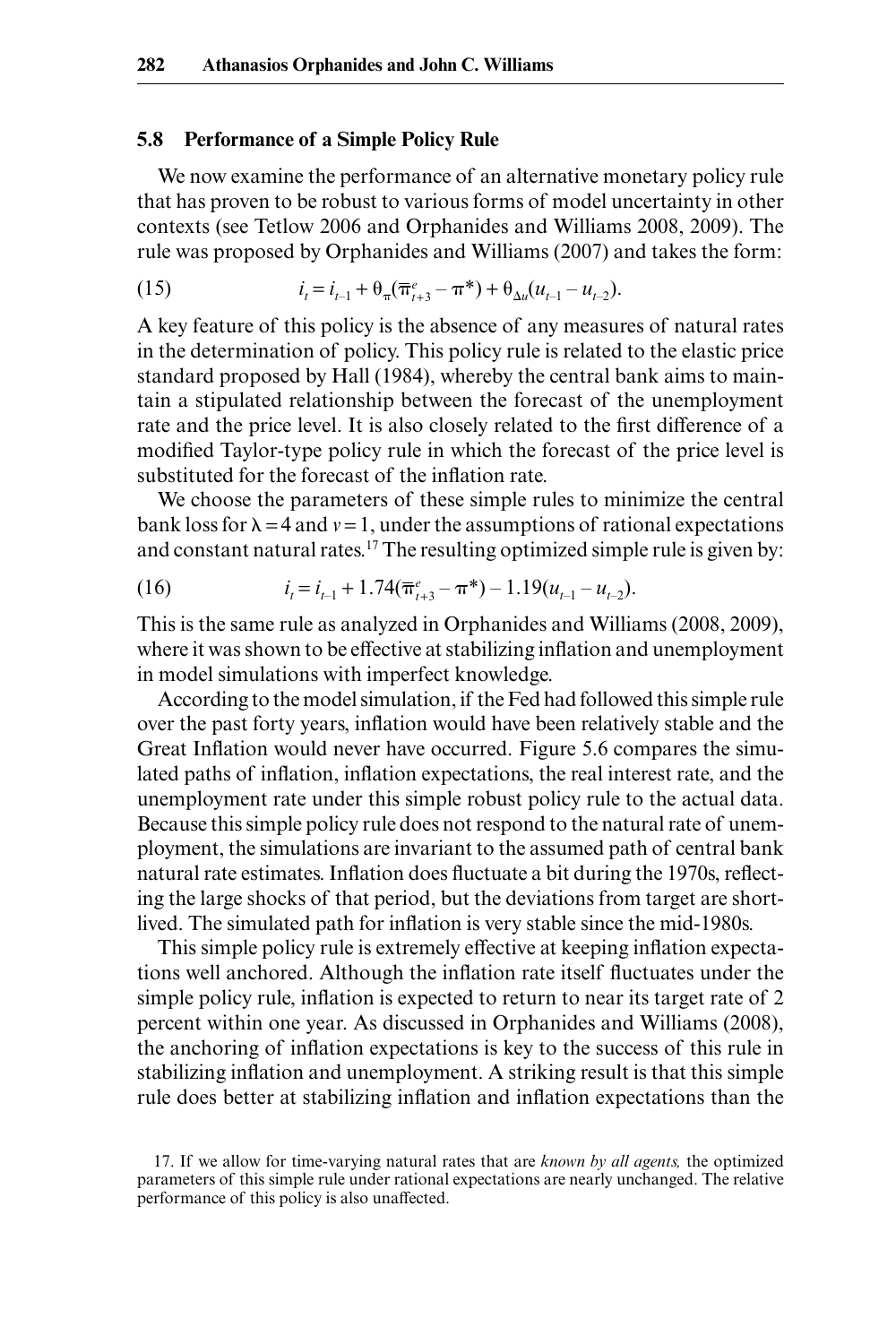![](_page_29_Figure_1.jpeg)

Fig. 5.6 Counterfactual simulations under robust simple policy rule  $(\lambda = 4)$ 

OC policy derived for  $\lambda = 0$ . The anchoring of inflation expectations implies that the gap between the unemployment rate and the natural rate is considerably smaller throughout the sample than in the actual data.

Interestingly, the simulated behavior of inflation, inflation expectations, and unemployment over the latter part of our sample is very close to that of the actual data. This finding suggests that the actual policy framework during this period may not have been very different from that prescribed by this robust simple rule.

The simple robust policy rule performs as well as or better than the best OC policy where the central bank uses the Kalman filter to estimate the natural rate of unemployment. The final rows of tables 5.1 and 5.2 report the summary statistics for the robust policy rule. This holds for any of the three values of the central bank loss considered here.

The anchoring of long-run inflation expectations under the simple robust policy rule is illustrated by the small variance in the simulated path for inflation expectations over the next ten years. The thin solid line in figure 5.7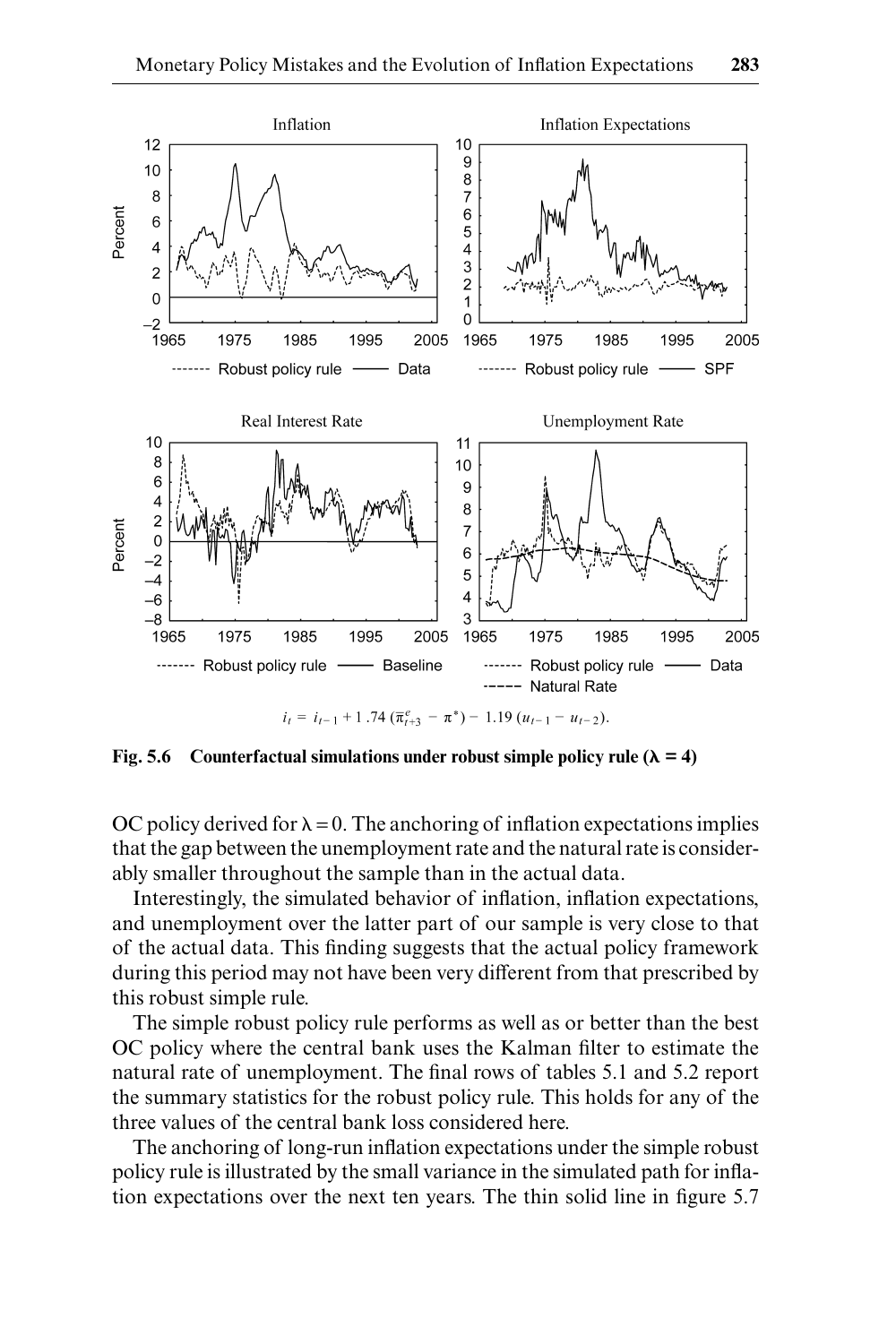![](_page_30_Figure_1.jpeg)

Fig. 5.7 Simulations of ten-year inflation expectations

shows the simulated path for ten-year inflation expectations when monetary policy follows the simple robust policy rule. This line fluctuates very little over the entire sample. By comparison, surveys of ten- year Consumer Price Index inflation expectations (not shown) reached around 8 percent at the start of the 1980s, and then gradually fell to around 2.5 percent in the late 1990s. Since that time, these long-run inflation expectations have fluctuated very little.

In contrast, the OC policy derived assuming  $\lambda = 16$  does a poor job of anchoring long-run inflation expectations. The thick solid line in the chart shows the path of ten-year inflation expectations under the OC policy optimized for  $\lambda = 16$  and assuming historical natural rate misperceptions. This line fluctuates considerably over the sample, reflecting the relatively poor anchoring of inflation expectations under this regime. The dashed line shows the corresponding outcomes under the OC policy optimized for  $\lambda = 16$  and assuming no natural rate misperceptions. Not surprisingly, long-run inflation expectations are generally reasonably well anchored in this case. However, even in this case, there are extended episodes during the 1970s and early 2000s when long-run inflation expectations fluctuate significantly.

#### **5.9 Conclusion**

Our narrative account and counterfactual simulations squarely attribute the Great Inflation to policy actions that were viewed by many at the time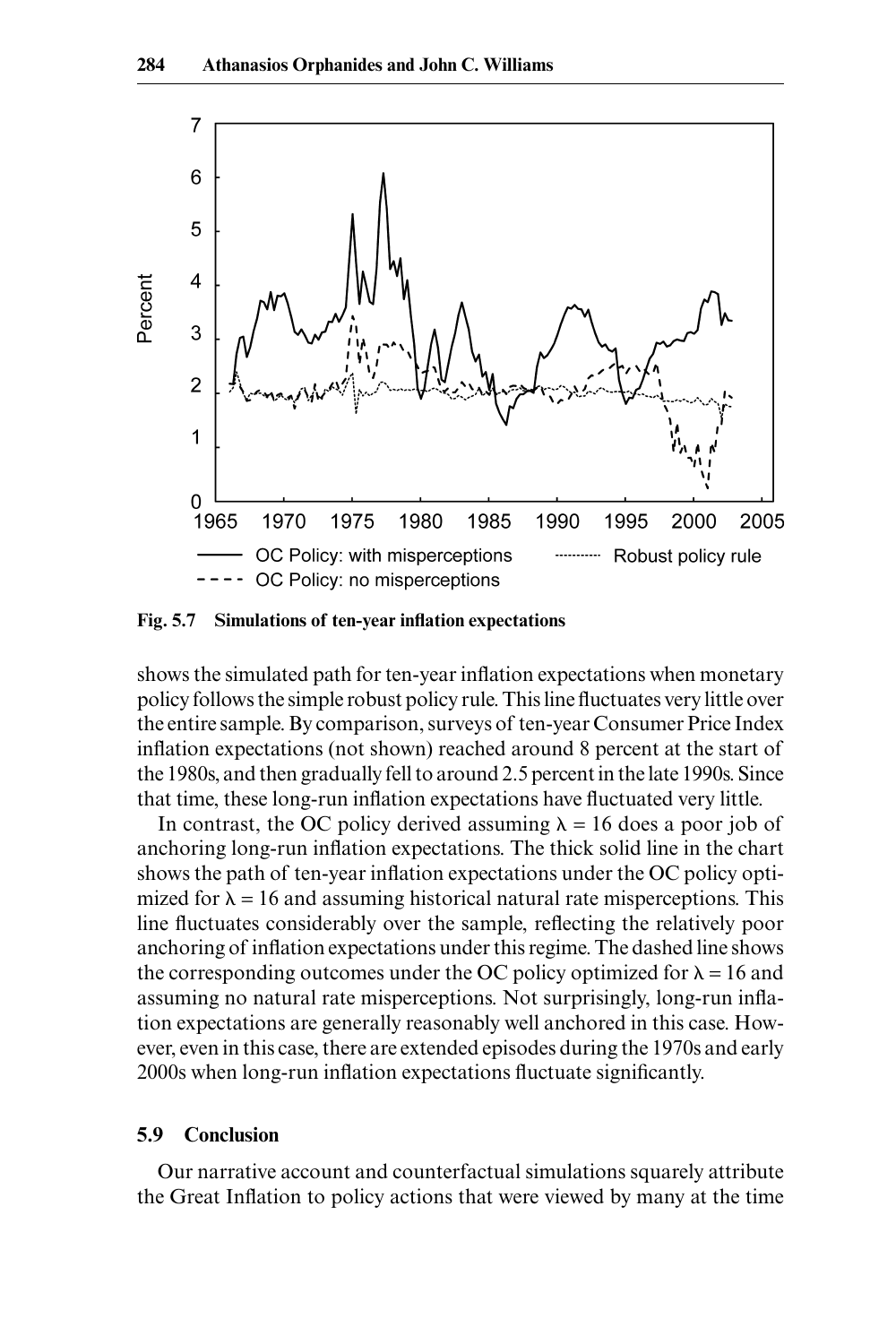to reflect the latest advances in macroeconomics as embodied in the New Economics. The fine-tuning approach to monetary policy, with its emphasis on stabilizing the level of real activity, might have succeeded in stabilizing the economy if policymakers had possessed accurate real- time assessments of the natural rate of unemployment. In the event, they did not and they failed to account for their imperfect information regarding the economy's potential and the effects of these misperceptions on the evolution of inflation expectations and inflation. Price and economic stability were only restored after the Federal Reserve, under Chairman Volcker, refocused policy on establishing and maintaining price stability.

This chapter shows that, even if the Federal Reserve had applied modern optimal control techniques in conducting monetary policy, it would not have been more effective at stabilizing inflation during the 1970s owing to the presence of realistic informational imperfections such as misperceptions of the natural rate of unemployment. Such optimal control policies would likely have failed to keep inflation expectations well anchored, resulting in highly volatile inflation. An optimal control policy would have succeeded only if the weight placed on stabilizing the real economy were relatively modest—with the best results achieved if virtually all the weight were placed on stabilizing prices. Finally, we show that a strategy of following a simple first-difference policy rule would have been more successful than optimal control policies in maintaining price stability and employment stability in the presence of realistic informational imperfections. In addition, this policy rule yields simulated outcomes close to the realized behavior of the economy during the Great Moderation starting in the mid- 1980s, suggesting that the actual practice of monetary policy during this period changed in ways that incorporated the key properties of the robust monetary policy rule.

# **References**

- Board of Governors of the Federal Reserve System. 1965. "Federal Reserve Policy Actions." *Federal Reserve Bulletin* December:1667–68.
	- ———. 1970. "Minutes of Action for the Meeting of Federal Open Market Committee." August 18.
	- -. 1975. "FOMC Memorandum of Discussion." May.
- Branch, William A., and George W. Evans. 2006. "A Simple Recursive Forecasting Model." *Economics Letters* 91:158–66.
- Burns, Arthur. 1979. "The Anguish of Central Banking." The 1979 Per Jacobsson Lecture, Belgrade, September 30.
- Cogley, Timothy, and Thomas Sargent. 2001. "Evolving Post-World War II US Inflation Dynamics." In *NBER Macroeconomics Annual 2001,* edited by B. S. Bernanke and K. S. Rogoff, 331–73. Cambridge, MA: MIT Press.
- Congressional Budget Office. 2001. *CBO's Method for Estimating Potential Output: An Update.* Washington, DC: Government Printing Office, August.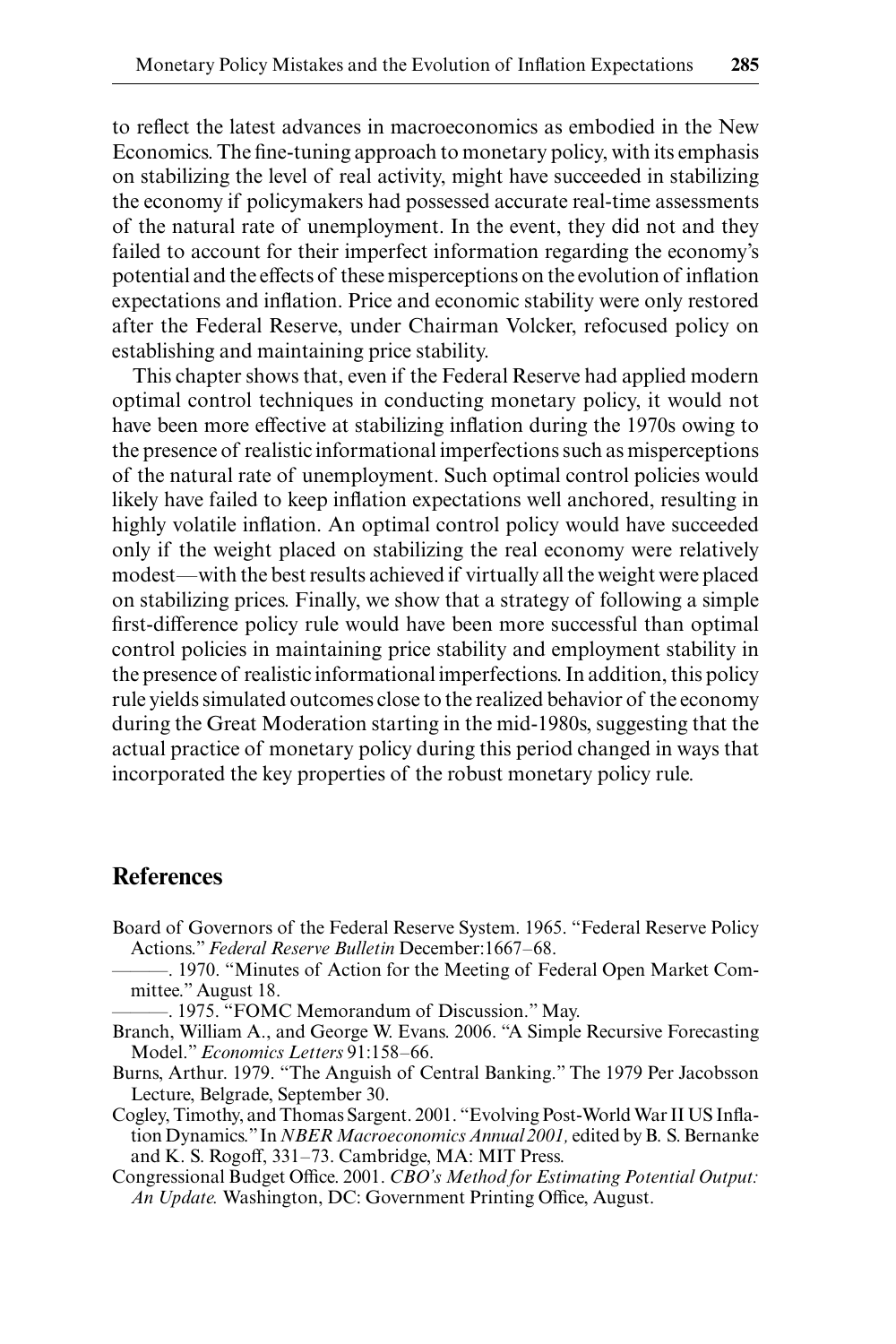- Council of Economic Advisers. 1962. *Economic Report of the President.* Washington, DC: US Government Printing Office.
- ———. 1966. *Economic Report of the President.* Washington, DC: US Government Printing Office.
- Croushore, Dean. 1993. "Introducing: The Survey of Professional Forecasters." *Federal Reserve Bank of Philadelphia Business Review November/December:3–13.*
- Croushore, Dean, and Tom Stark. 2001. "A Real- Time Data Set for Macroeconomists." *Journal of Econometrics* 105:111–30.
- Evans, George, and Seppo Honkapohja. 2001. *Learning and Expectations in Macroeconomics.* Princeton, NJ: Princeton University Press.
- Giannoni, Marc P., and Michael Woodford. 2005. "Optimal Inflation Targeting Rules." In *The Inflation Targeting Debate*, edited by B. S. Bernanke and M. Woodford, 93–162. Chicago: University of Chicago Press.
- Goodfriend, Marvin, and Robert G. King. 2005. "The Incredible Volcker Disinflation." *Journal of Monetary Economics* 52 (5): 981–1015.
- Hall, Robert E. 1984. "Monetary Strategy with an Elastic Price Standard." *Price Stability and Public Policy: A Symposium Sponsored by the Federal Reserve Bank of Kansas City,* 137–59. Kansas City: Federal Reserve Bank of Kansas City.
- Heller, Walter W. 1966. *New Dimensions of Political Economy.* Cambridge, MA: Harvard University.
- Hetzel, Robert. 1998. "Arthur Burns and Inflation." Federal Reserve Bank of Rich*mond, Economic Quarterly* 84 (Winter): 21–44.

———. 2008a. *The Monetary Policy of the Federal Reserve: A History.* Cambridge, MA: Cambridge University Press.

-. 2008b. "What is the Monetary Standard, Or, How Did the Volcker-Greenspan Fed Tame Inflation?" *Federal Reserve Bank of Richmond Economic Quarterly* 94 (Spring): 147–71.

- Hoerl, A. E., and R. W. Kennard. 1970. "Ridge Regression: Biased Estimation of Nonorthogonal Problems." *Tecnometrics* 12:69–82.
- Kalchbrenner, J. H., and Peter A. Tinsley. 1976. "On the Use of Feedback Control in the Design of Aggregate Monetary Policy." *American Economic Review* 66 (2): 349–55.
- Levin, Andrew T., and John C. Williams. 2003. "Robust Monetary Policy with Competing Reference Models." *Journal of Monetary Economics* 50:945–75.
- Lindsey, David E., Athanasios Orphanides, and Robert H. Rasche. 2005. "The Reform of 1979: How It Happened and Why." In *Reflections on Monetary Policy 25 Years After October 1979, Federal Reserve Bank of St. Louis Review* 87 (March/April): 187–235.

Maisel, Sherman J. 1973. *Managing the Dollar.* New York: Norton.

Martin, William M. 1957. "Statement before the Committee of Finance, United States Senate." August 13.

-. 1965. "Remarks before the 59th Annual Meeting of the Life Insurance Association of America." New York, December 8.

- Mayer, Thomas. 1999. Monetary Policy and the Great Inflation in the United States: *The Federal Reserve and the Failure of Macroeconomic Policy, 1965–1979.* Cheltenham, UK: Edward Elgar.
- Meltzer, Allan H. 2003. *A History of the Federal Reserve: Volume 1.* Chicago: University of Chicago Press.
- Milani, Fabio. 2007. "Expectations, Learning, and Macroeconomic Persistence." *Journal of Monetary Economics* 54:2065–82.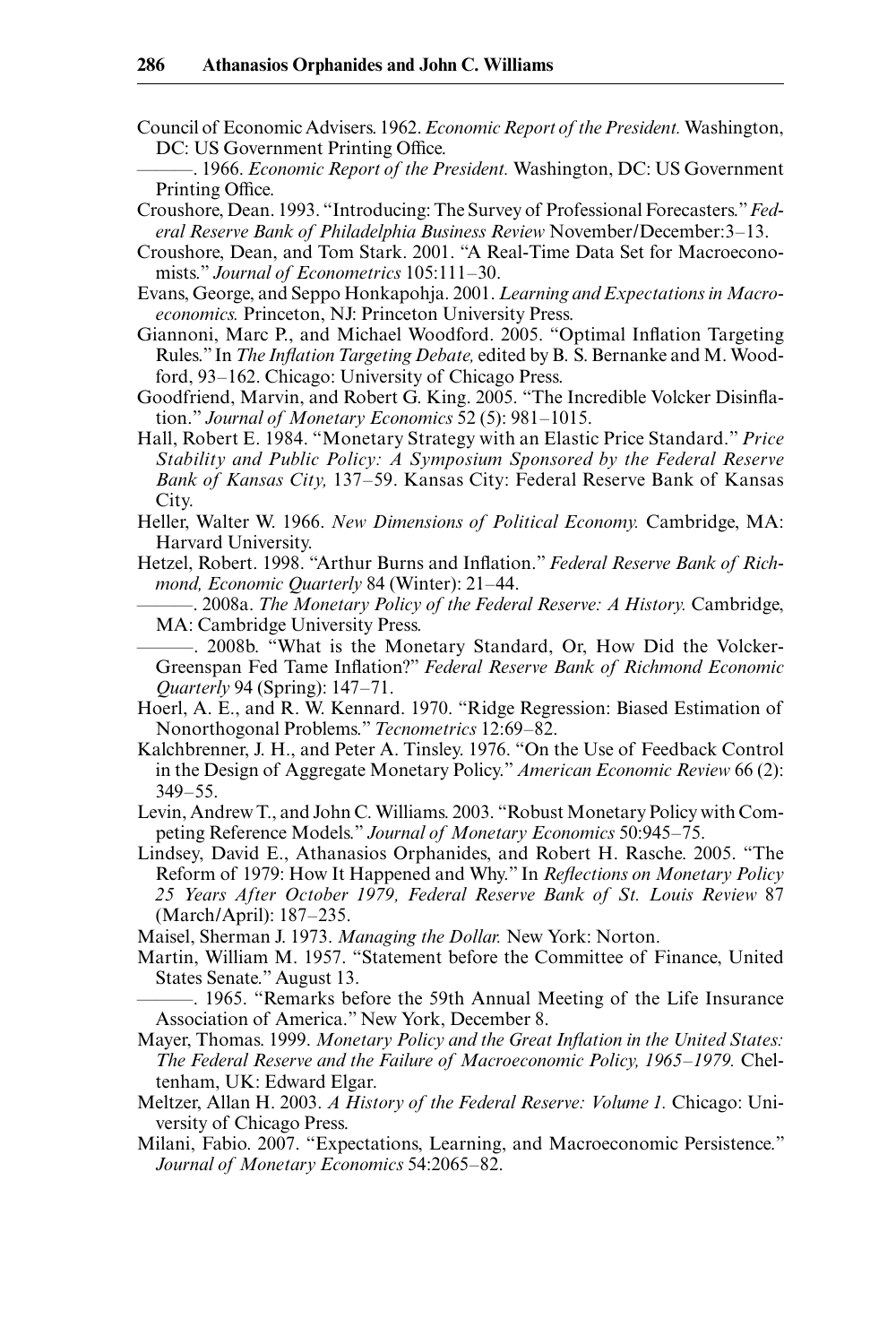- Modigliani, Franco, and Lucas Papademos. 1975. "Targets for Monetary Policy in the Coming Year." *Brookings Papers for Economic Activity* 1:141–63.
- Okun, Arthur. 1962. "Potential Output: Its Measurement and Significance." In *American Statistical Association 1962 Proceedings of the Business and Economic Section,* 98–104. Washington, DC: American Statistical Association.
- ———. 1970. *The Political Economy of Prosperity.* Washington, DC: Brookings Institution.
- Orphanides, Athanasios. 2002. "Monetary Policy Rules and the Great Inflation." *American Economic Review* 92 (2): 115–20.
- ———. 2003. "The Quest for Prosperity without Infl ation." *Journal of Monetary Economics* 50 (3): 633–63.
- Orphanides, Athanasios, and John C. Williams. 2002. "Robust Monetary Policy Rules with Unknown Natural Rates." *Brookings Papers on Economic Activity* 2 (2002): 63–118.
	- ———. 2005a. "The Decline of Activist Stabilization Policy: Natural Rate Misperceptions, Learning, and Expectations." *Journal of Economic Dynamics and Control* 29 (11): 1927–50.
	- . 2005b. "Imperfect Knowledge, Inflation Expectations and Monetary Policy." In *The Inflation Targeting Debate*, edited by Ben Bernanke and Michael Woodford, 201–34. Chicago: University of Chicago Press.

———. 2007. "Infl ation Targeting under Imperfect Knowledge." In *Monetary Policy under Infl ation Targeting,* edited by Frederic Mishkin and Klaus Schmidt- Hebbel, 77–123. Santiago: Central Bank of Chile.

———. 2008. "Learning, Expectations Formation, and the Pitfalls of Optimal Control Monetary Policy." *Journal of Monetary Economics* 55:S80–S96.

-. 2009. "Imperfect Knowledge and the Pitfalls of Optimal Control Monetary Policy." In *Central Banking, Analysis and Economic Policies: Monetary Policy under Uncertainty and Learning,* edited by Carl Walsh and Klaus Schmidt- Hebbel, 115–44. Santiago: Central Bank of Chile.

Sargent, Thomas J. 1999. *The Conquest of American Inflation*. Princeton, NJ: Princeton University Press.

———. 2007. "Evolution and Intelligent Design." Draft of presidential address to the American Economic Association. New York University, September.

- Sheridan, Niamh. 2003. "Forming Inflation Expectations." Working Paper. Johns Hopkins University, April.
- Stein, Herbert. 1996. "A Successful Accident: Recollections and Speculations about the CEA." *Journal of Economic Perspectives* 10 (3): 3–21.
- Svensson, Lars E. O., and Robert Tetlow. 2005. "Optimum Policy Projections." *International Journal of Central Banking* 1:177–207.
- Svensson, Lars E. O., and Michael Woodford. 2003. "Optimal Indicators for Monetary Policy." *Journal of Monetary Economics* 46:229–56.
- Tetlow, Robert J. 2006. "Real- Time Model Uncertainty in the United States: 'Robust' Policies Put to the Test." Finance and Economics Discussion Series Working Paper. Federal Reserve Board, May 22.

*Time.* 1965. "We Are All Keynesian Now." December 31.

- United States Congress. 1966. *Recent Federal Reserve Action and Economic Policy Coordination.* Hearings before the Joint Economic Committee, Part 1, December 13 and 14, 1965. Washington, DC: Government Printing Office.
- Volcker, Paul A. 1980. "Statement before the Committee on Banking, Finance and Urban Affairs, House of Representatives." February 19.
- Wallich, Henry C. 1976. "Discussion." *American Economic Review* 66 (2): 356–59.